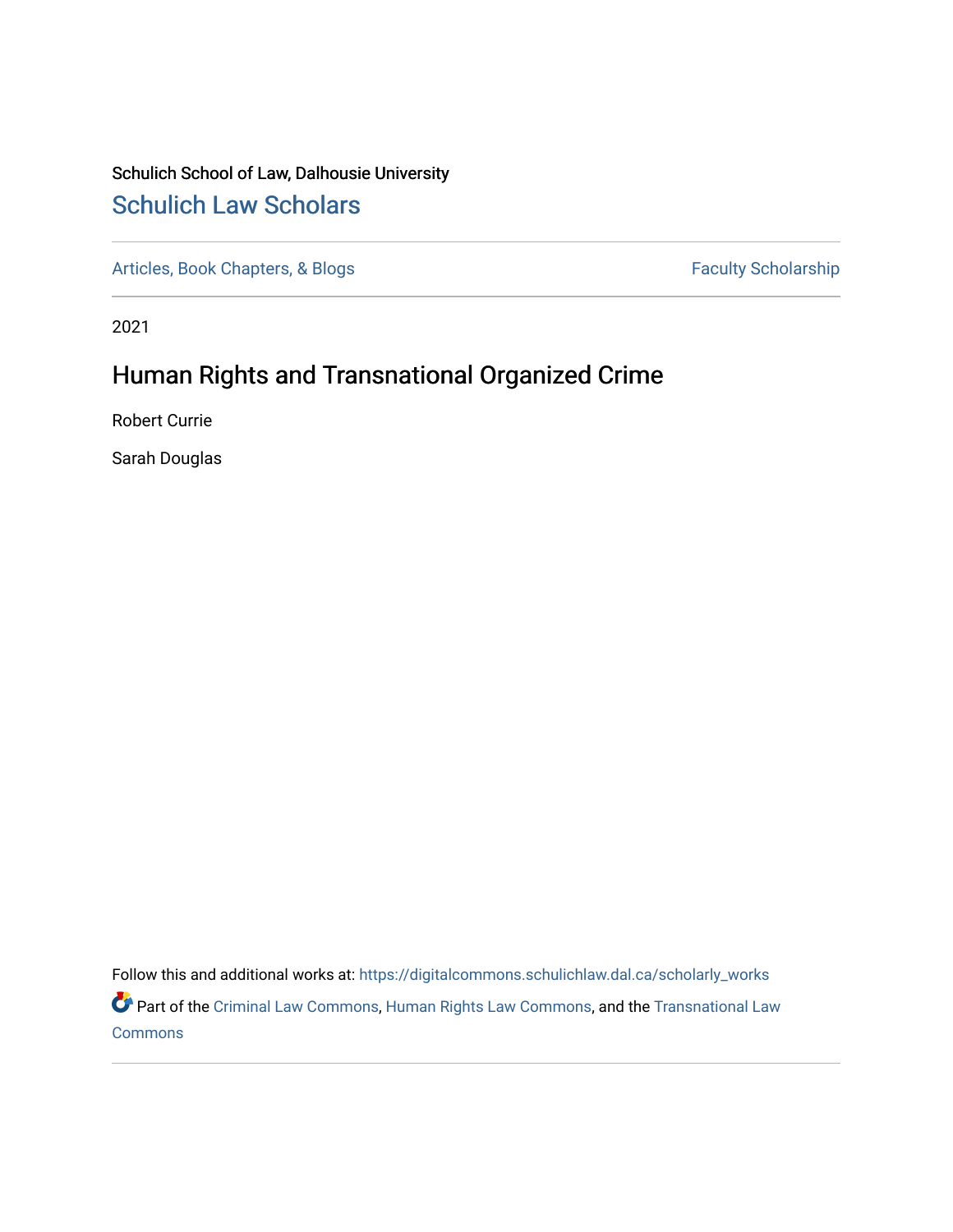#### **Human Rights and Transnational Organized Crime**

Robert J. Currie and Sarah Douglas

#### **Introduction**

Taking for granted that the phenomenal aspects of transnational organized crime (TOC) are explored in great detail in the other chapters of this handbook, the goal here is to bear down on two intertwined and fundamentally legal aspects: (1) the international legal regime around the suppression of TOC by use of the criminal law, and (2) the international system set up by states for the promotion and protection of human rights. In fact, as this chapter will demonstrate, these two bodies of international law are not only intertwined but symbiotic, each informing and informed by the other in substance, procedure, and direction.

Our choice to focus on legal topics here is deliberate, and derives from the very nature of the subject matter. "Human rights" means many things to many people, we suppose, but is fundamentally a legal concept describing the manner in which states (and sometimes their subunits) agree and are obliged to uphold, and refrain from unduly interfering with, certain fundamental entitlements and freedoms held by individuals.<sup>i</sup> As these rights are ultimately creatures of international law, ive will emphasize international human rights law (Saunders and Currie 2019: 634-37). The "transnational" in "transnational organized crime" refers to the simple fact that this form of crime crosses state borders, and that the criminal enforcement response necessarily engages questions of public international law—most specifically, those issues covered by the body of law usually referred to as "transnational criminal law," which encompasses those norms through which states cooperate to suppress crimes of mutual interest (Boister 2018).

This chapter will scrutinize the points at which these two legal regimes intersect with and infuse each other. It will proceed in three sections. The first section will provide a brief overview of the international human rights law system, specifically tailored to ground the following parts. The second section will examine the means by which protection is given to the human rights of individuals who are targeted for criminal investigation and prosecution as a result of their alleged involvement in TOC (referred to for efficiency as "accused persons" or "the accused"). It will first briefly explain the means by which the accused's rights are protected (or meant to be so) in domestic criminal investigations, and then turn to the more complex questions around protecting accused's rights when they are targeted by inter-state cooperation mechanisms such as extradition.

The third and final section will examine the more cutting-edge issue of whether state obligations and activities around crime suppression can—and should—themselves promote and protect the human rights of individuals, in a proactive rather than reactive manner. This idea, lately referred to as "coercive human rights" (Lavrysen and Mavronicola 2020), will be explored through the lens of one of the more odious brands of TOC, human trafficking, and an examination of both the actual and prospective means by which crime control mechanisms can promote the human rights of victims.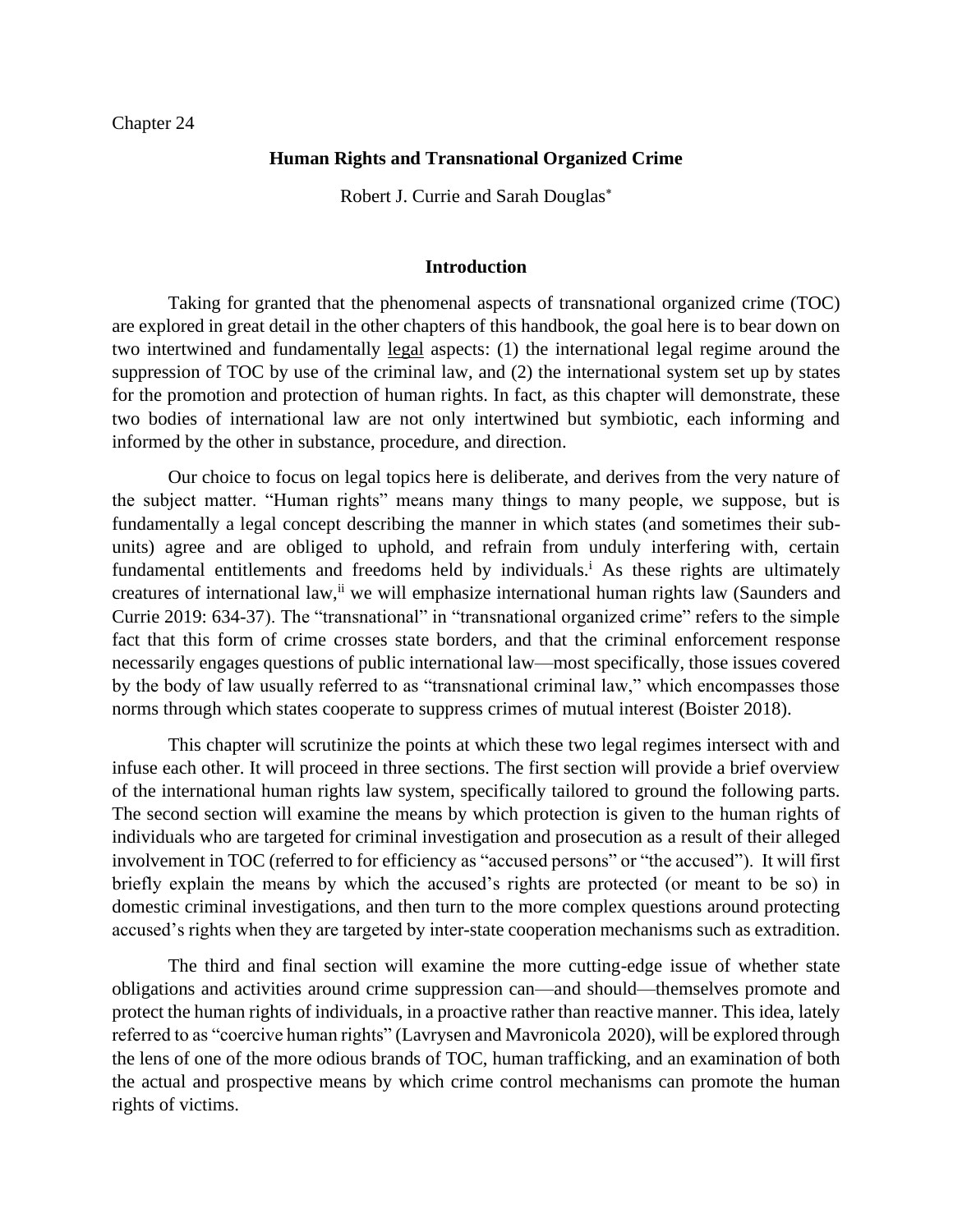#### **The International Human Rights System**

While notions of human beings enjoying inherent fundamental or natural rights can be tracked back to antiquity, the modern scope of human rights law being discussed here can be safely "traced back to concerns with individual and constitutional rights which began to emerge in parliamentary action and philosophical writings from the late seventeenth century" (Harfield 2012). The atrocities of the Second World War firmed up ideas that had emerged from this background, specifically that it was not only necessary but desirable to limit the previously absolute sovereignty of states in order to prevent or provide redress for depredations perpetrated upon their own citizens, within their own borders. The Charter of the United Nations contained affirmative references to human rights as one of the primary purposes of the organization (and the new international order to which it gave rise), but the first clear statement of what was specifically aspired to emerged in 1948, with the Universal Declaration of Human Rights ('UDHR').While not a binding treaty, the UDHR made strong aspirational declarations of entitlement to civil, political, economic, social, and cultural rights that essentially set the template for the emerging international human rights law regimes that followed.

Initial state resistance to such incursions on their sovereignty was eventually overcome and by 1966 the two treaties that, together with the UDHR, make up the "international bill of rights" were concluded: the International Covenant on Civil and Political Rights ('ICCPR') and the International Covenant on Economic, Social and Cultural Rights ('ICESCR'). These instruments have been supplemented by numerous other UN-sponsored treaties that put focus on particular rights, such as the 1979 Convention on the Elimination of All Forms of Discrimination Against Women ('CEDAW') and the 1984 Convention Against Torture and Other Cruel, Inhuman or Degrading Treatment ('UNCAT'). Regional human rights treaty systems have also emerged, including those under the European Convention on Human Rights ('ECHR') (1950), the American Convention on Human Rights ('AmCHR') (1969), the African Charter on Human and Peoples' Rights ('ACHPR')(1981), and the Arab Charter of Human Rights (ArCHR) (2004).<sup>iii</sup>

Of course, legal human rights norms are of little use when they are not enforceable against governments on the part of individuals. Enforcement essentially works in two ways. First, at the domestic level, states are required to "implement" or give effect to the human rights obligations which they have accepted under relevant treaties. Practically speaking, this means that they are meant both to guarantee the human rights to individuals and provide avenues of redress in cases where they do not. States approach this differently, in accordance with the way in which their domestic systems treat international law and with their own legal and constitutional arrangements. In Canada, for example, civil and political rights are constitutionalized by way of being enshrined in the *Canadian Charter of Rights and Freedoms*, which binds the federal and provincial governments to guarantee these rights and gives individuals the ability to obtain remedies from the courts for breaches (1984: s. 24). In the UK, by contrast, obligations are implemented via a statute, the *Human Rights Act* (1988).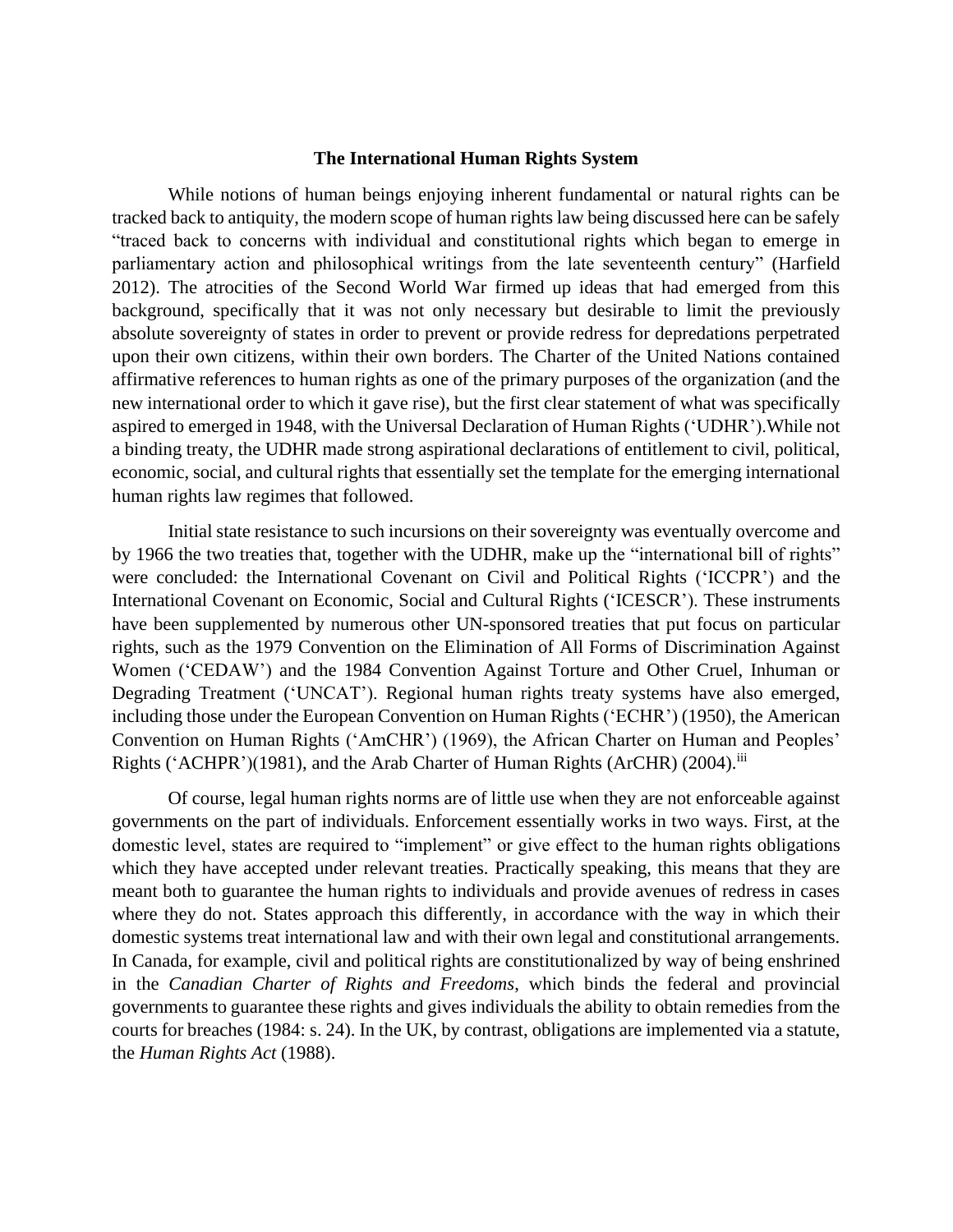When states fail to comply with their international law obligations to guarantee human rights, then in principle they should be enforceable in two other ways: 1) proceedings brought by other states for violation of the treaty obligations; and 2) direct individual petition to a court or other enforcement body. The former option is not one that sees much traffic, but it is the latter that makes up some of the revolutionary aspects of international human rights law generally. Prior to the outset of this legal framework, international law was viewed as the preserve of states alone and involving only state-to-state obligations. Individuals were seen only as the objects of international law and not the subjects; they were acted upon but had no standing to act and were owed no duties by states. One of the main objectives of international human rights law is to allow individuals to pierce this domain and have the ability to bring governments to court in order to vindicate their rights.

Practically speaking, as a whole this is enforceability only in principle, for its robustness varies considerably from system to system. The apogee is the European system, in which individuals can bring their domestic cases to the European Court of Human Rights (ECtHR), its various chambers acting as ultimate courts of appeal. Notably, the rulings of this court are subject to direct application in the legal systems of the party states, meaning that states must adjust their laws and/or practices in order to comply with the court's interpretations of the ECHR. By contrast, states that are party to the ICCPR are subject to the UN Human Rights Committee, which can be directly petitioned by individuals; however, the Committee only issues "views" which are prima facie non-binding on the states against which proceedings are brought. The UN system also maintains expert bodies which monitor compliance with other instruments, such as the UN Torture Committee (UNCAT; Committee Against Torture) which can hear allegations that states have breached the UNCAT or bodies with still less "hard" authority like the UN Working Group on Arbitrary Detention, a body which investigates and issues reports on breaches of various treaty rights against arbitrary detention by government authorities (UNCAT; Working Group on Arbitrary Detention). To the extent that there is "case law" around the enforcement of human rights at the international level, then, it is the decisions that issue from these bodies.

As a final point, a useful explanatory device for understanding human rights is the "generation approach" first put forward by Karel Vasek and Philip Alston (1982). The first generation is civil and political rights, which are framed as prohibitions on state interference with individual liberties. The second generation is economic, social and cultural rights, which impose active duties on states to guarantee individuals' access to societal resources—for example, housing, education, employment. The third generation are collective rights, which encompass the ability of groups to claim entitlement to slightly more abstract rights such as self-determination, peace or a clean environment.

Most relevant for understanding the interactions of TOC and human rights are civil and political rights; they include procedural rights for the accused in domestic criminal processes and are in some ways implicated in inter-state cooperation between states, which are the foci of the first and second parts of the next section, respectively. However, the second generation rights have more recently been implicated in initiatives to protect victims of TOC, most notably survivors of human trafficking, which will be explored in the third section, below.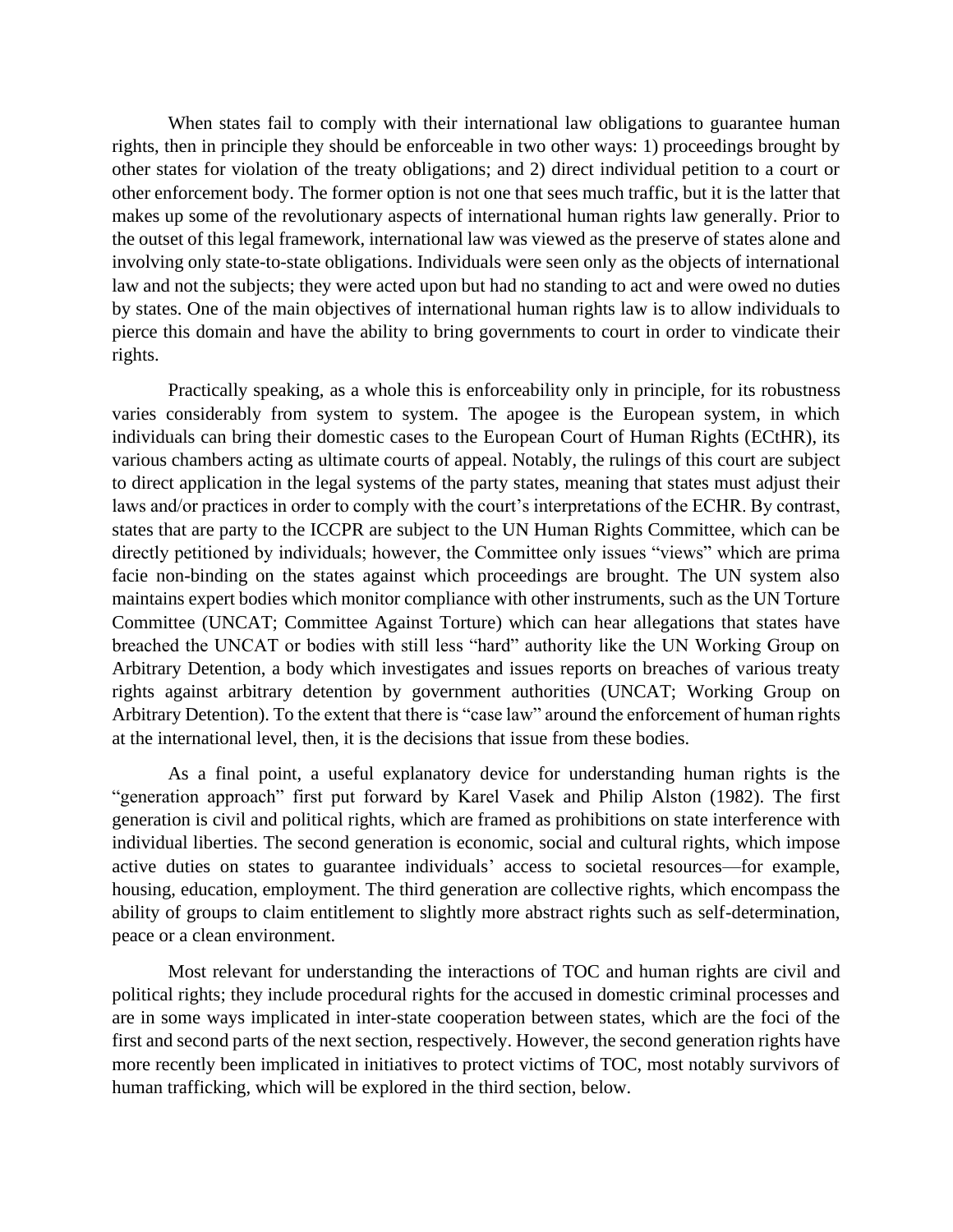#### **Protecting the Rights of the Accused in Organized Crime Cases**

#### *Domestic Cases*

States which are party to one or several human rights treaties are obligated to accord certain procedural rights to accused persons during the course of investigation, arrest, trial or sentencing in organized crime cases. The specific obligations accorded in a given state will, of course, depend on the treaties to which the state is party and the manner in which the state's domestic legal order protects the rights, as well as any binding inputs from a supra-national institution like the ECtHR, as noted above. The ICCPR, as the most universally-subscribed treaty, is a useful source of the most generally-accepted procedural rights:

Article 6: the right against arbitrary imposition of the death penalty

Article 7: the right against torture or cruel, inhuman or degrading treatment

Article 9: the right to liberty and security of person, which protects against arbitrary arrest and detention, and provides entitlement to: prompt notification of reasons and charge upon arrest; *habeas corpus*; trial within a reasonable time; an opportunity for judicial release

Article 14 provides a suite of criminal procedural rights, including:

Equality before the courts, and a fair and public hearing before a competent, independent and impartial tribunal established by law

The right to be presumed innocent until proven guilty

Prompt information on the nature of the charge

Adequate time/facilities to prepare a defence and the right to consultation with counsel of choosing

Trial without undue delay

Right to a trial in his presence, with legal assistance

To examine witnesses against the accused and the opportunity to call their own

Free assistance of an interpreter

Right not to be compelled to testify against oneself or to confess guilt

Right to review of a conviction or sentence before a higher court

Right against double jeopardy

Article 15: the right against retroactive application of criminal law

Article 17: the right against arbitrary or unlawful interference with privacy, family home or correspondence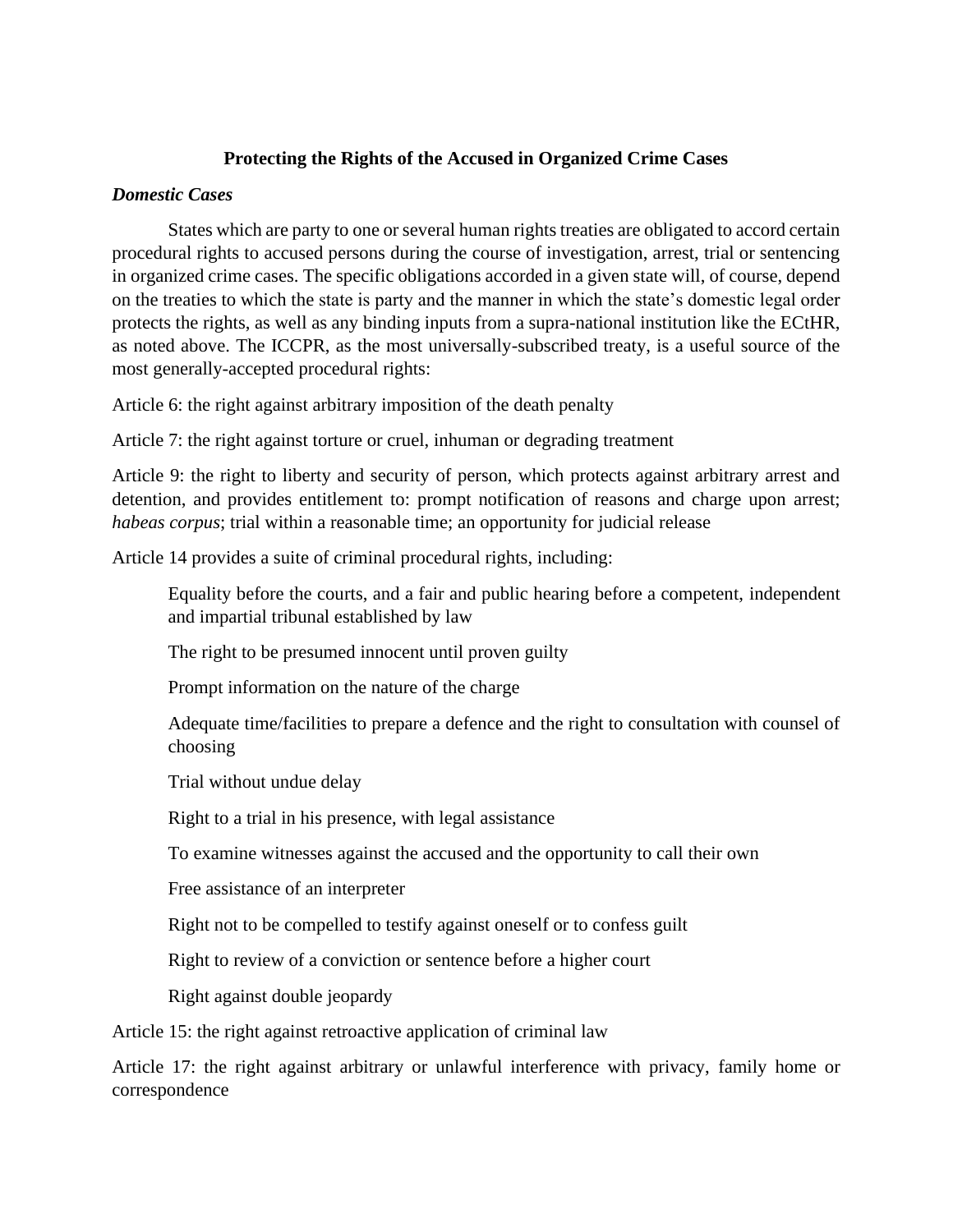The ways in which these procedural rights are implicated in TOC cases are, of course, as numerous as the states which conduct them, and space does not permit any serious exploration of that here. It is worth noting, however, that the specifics of the transnational criminal law regimes dedicated to suppressing TOC may very well give rise to interesting domestic applications of the prosecuting state's human rights obligations. For example, one of the innovative substantive provisions of the United Nations Convention on Transnational Organized Crime ('UNTOC')(2000) was Article 5, which obliges states to criminalize participation in an "organized crime group." Article 15 of the ICCPR requires that states define crimes "with sufficient provision to regulate their conduct".<sup>iv</sup> In Canada, the provisions brought in by the government to implement the UNTOC participation offence were challenged in several cases as being too vague to allow individuals to know in advance what conduct was proscribed, and thus in violation of section 7 of the *Canadian Charter of Rights and Freedoms*, which gives effect to the relevant aspect of Article 15 of the ICCPR. The courts, drawing on the previous section 7 jurisprudence, accepted the proposition that precision was required, but (drawing on the UNTOC itself as an interpretive guide) held that the formulation of the offences was sufficiently precise (*R v Terezakis,* 2007; *R v Lindsay,*  2009).

As noted above, accused individuals in TOC cases have some ability to seek vindication of their rights at the international level, before the enforcement body of the relevant treaty regime(s) to which their state is party. There are a number of instances that have examined breaches of civil rights, in particular, in these cases. For example, in *Orejuela v Colombia* (2002), the petitioner was alleged to be the head of the Cali cartel, and successfully argued to the UN Human Rights Committee that his right to a fair trial under Article 14 of the ICCPR had been violated by Colombia. By contrast, in *Podeschi v San Marino* (2017), the petitioner was unsuccessful in arguing that various rights under Articles 3, 4 and 5 of the ECHR had been breached during his detention and trial on various money laundering charges.

#### *Inter-State Cooperation*

A central feature of the transnational criminal law regime that seeks the suppression of TOC is the treaty mechanisms that provide for cooperation between states, most notably along the lines of extradition, mutual legal assistance and policing cooperation. The manner in which the human rights of the accused are, can or should be protected in this space, however, has been problematic for many decades. The late Professor Cherif Bassiouni (1974: 427, 429) noted that the eagerness of states to enter into arrangements under which they could cooperate to suppress crime was completely disconnected from the extension of any procedural protections for the individuals being investigated and prosecuted. More recent surveys of state practice indicate that while some progress has been made, Bassiouni's observation is still extant, particularly outside the more robustly protective regime under the ECHR (Currie 2015).

This is best understood as a problem of lack of states' political will. The policy goal behind the transnational criminal law regime has been, unsurprisingly, the suppression of crime, and states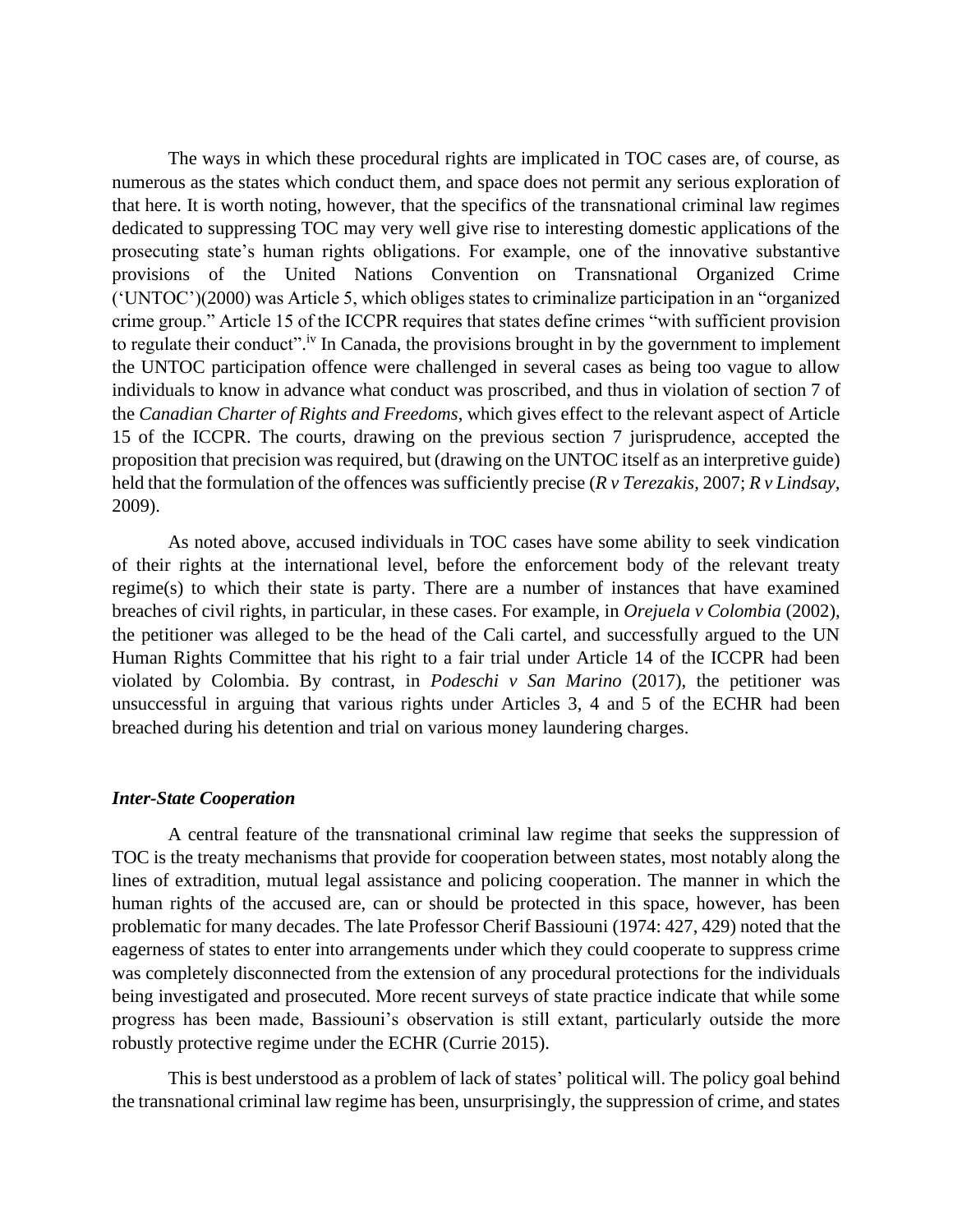have resisted injecting human rights protections into the system. This can first be seen in the suppression treaties themselves. Professor Boister (2002) noted the hollowness of the Vienna Narcotics Convention (1988) with regard to any human rights protections, beyond vague references to protections that might (or might not) exist within the constitutional order of the party states. The UNTOC saw only slight improvements on this, with rather watery references to "due regard to the rights of the defence" (UNTOC 2000: arts  $11(3)$ ,  $18$ ,  $24(2)$ ,  $25(3)$ ) and, in the extradition provisions specifically, an obligation to provide "fair treatment" in keeping with "all the rights and guarantees provided by the domestic law of the State party in the territory of which the person is present." (UNTOC 2000: art 16(3)). Currie (2015: 34) has recently noted the overall moribund level of protection in the transnational suppression treaties generally, which at their highest oblige states to adhere to their already-existing international human rights law obligations when engaged in inter-state criminal cooperation—thus truly providing no additional protection at all.

The same lack of political will can be seen in the areas of extradition<sup>v</sup> and mutual legal assistance, v<sup>i</sup> which are conducted by way of primarily bilateral and occasionally multilateral treaty between cooperating states. While there are encouragements in this regard stemming from the UN,<sup>vii</sup> generalized and hard norms are hard to come by. Certain treaty-based human rights protections have infiltrated the landscape, but only with regard to the most serious human rights violations.<sup>viii</sup>

The main challenge has been convincing states to acknowledge that, by using criminal cooperation to facilitate human rights violations by or in a state requesting cooperation, the requested state's human rights obligations are engaged. To the extent this has taken place, it has been when states are dragged before either their own domestic courts or international courts/adjudicatory bodies. The watershed moment in this regard is usually held to be the ECtHR's 1989 decision in *Soering v United Kingdom* (1989),<sup>ix</sup> where the court held that by extraditing the accused to face cruel and unusual treatment via being placed on death row in the US, it would violate its own obligation under Article 3 of the ECHR not to impose "inhuman or degrading treatment or punishment." That is to say, it is a breach of international human rights law for a state not only to engage in human rights violations, but to provide assistance in criminal matters to another state which does or is reasonably expected to do so.

This "*Soering* principle" (Currie 2000) has inspired similar findings in the decades since its inception. The ECtHR itself has a relatively well-developed jurisprudence on cooperation in criminal matters, as might be expected. Outside that space, developments have been uneven. The UN Human Rights Committee has held that states can breach the ICCPR for extraditing accused individuals to face a death sentence or cruel and unusual punishment, $^x$  as has the UN Torture Committee (*Boily v Canada* 2011), but of course neither of these fora can impose obligatory measures on the party state. Domestic courts have also followed the lead of *Soering*, such as the Supreme Court of Canada in *United States v Burns* (2001), where extradition to face the death penalty was proscribed, and the recent decision of the United Kingdom Supreme Court in *Elgizouli v Secretary of State for the Home Department* (2020), which held that providing mutual legal assistance in a death penalty case breached the human rights of the accused.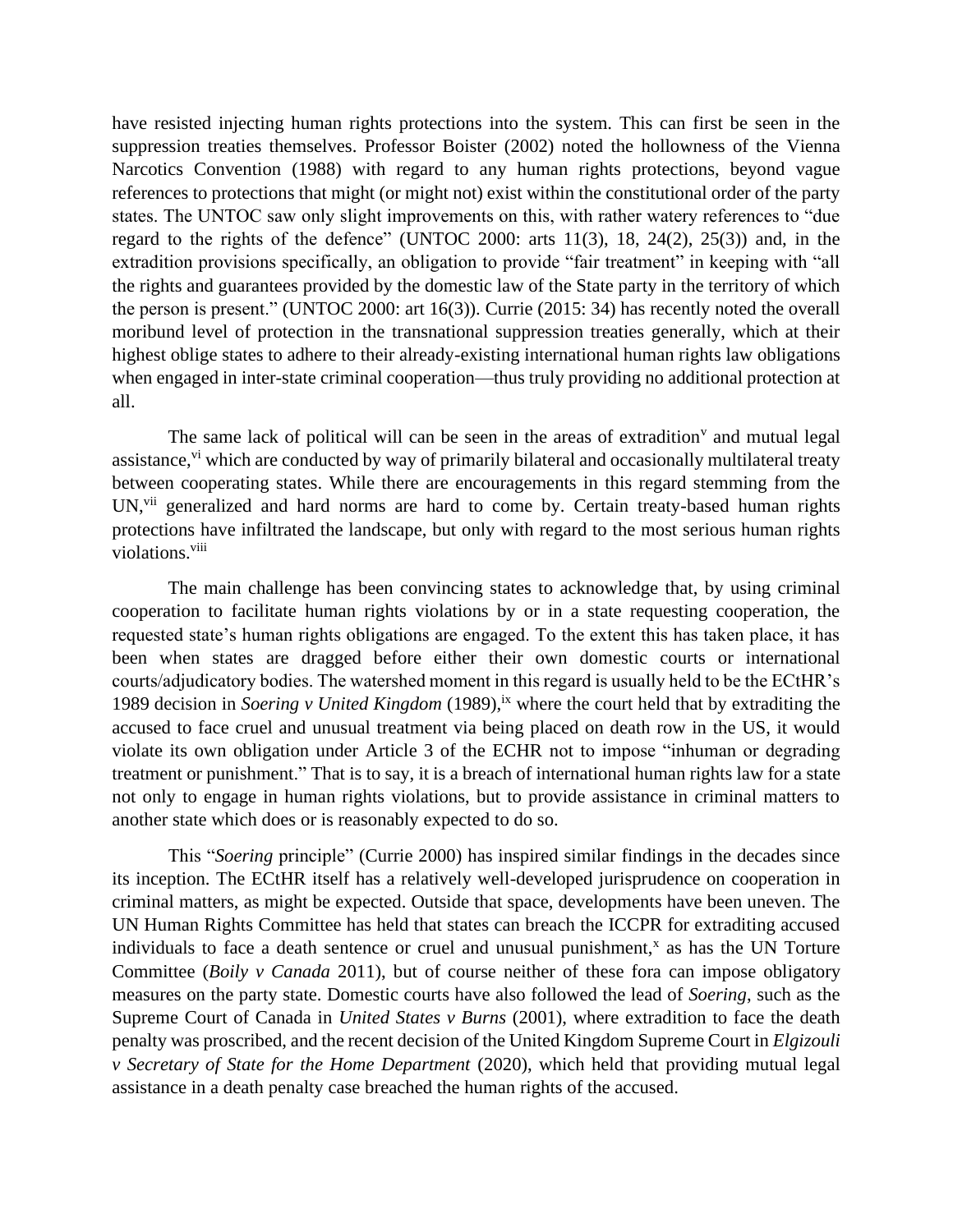In terms of solid and globally-binding norms, however, the landscape is fairly modest. In 2013, Professor Satterthwaite, based on a wide-ranging study of state practice, provided a fairly defensible account that is still current. She opined that states are obliged as a matter of international human rights law to "refrain from transferring any individual to the custody of a state where he is at a real risk of: torture or ill-treatment; persecution; enforced disappearance; and arbitrary deprivation of life" (Satterthwaite 2013: 615). One also encounters evidence of states—usually wealthier, developed states—taking account of problems with their cooperation partners by resisting cooperation (Currie 2019), or extracting assurances of rights-compliant treatment in specific cases (Johnston 2011: 1). Beyond this, developments are uneven and the preferred resort is to discretion on the part of requested states. As Currie observed, "While there is a sense of forward motion, it is slow and its direction uncertain" (Currie 2015: 40).

#### **Respecting Human Rights of Victims in Crime Suppression**

As discussed thus far, states have duties to respect, protect and fulfill human rights (United Nations Office on Drugs and Crime ('UNODC') (2012).<sup>xi</sup> To the extent that the transnational legal regime dedicated to suppressing TOC takes these duties on board, it has traditionally been regarding the procedural rights of the accused. However, more recently, greater attention is paid to the manner in which states can be obliged to use the criminal law to actively protect human rights, particularly those of victims. We will examine the regime around the suppression of human trafficking, specifically under the UNTOC, as a case study.

#### *a. Interaction between victims' human rights and crime suppression*

## **i. International Human Rights Law as a supplement to Transnational Criminal Law**

International human rights law is an intimate supplement to transnational criminal law. The effective prevention and suppression of TOC requires an holistic approach by states that employs both criminal justice responses and human rights standards (Obokata 2019: 3). Neither UNTOC, its protocols, nor regional instruments fully meet all human rights standards; therefore, international human rights law can fill in these gaps to realize victims' human rights (Obokata 2006a: 164). Under transnational law supplemented by international human rights law, states have a duty to investigate, prosecute and punish offenders; prevent the criminal activity; and protect victims (Obokata 2019: 3).

To start, the basis for a successful strategy against TOC is a "well-functioning, efficient, fair, effective and humane criminal justice system" (UN Commission on Crime Prevention and Criminal Justice Report ['*CCPCJ Report'*] 2018). However, several human rights are engaged in transnational organized crimes, not just those directly related to criminal justice responses. These include fundamental rights to life, liberty and security of person, as well as prohibitions on slavery, forced labour, and other inhuman and degrading treatment (ICCPR 1966: arts 6(1), 7, 8, 9). $^{xii}$ Rights to health and culture may be engaged (ICESR 1966: arts 8, 12, 15).<sup>xiii</sup> For this reason, crime prevention strategies should employ gender and youth perspectives, and be mainstreamed throughout states' national policies, spanning education, socioeconomic opportunity, information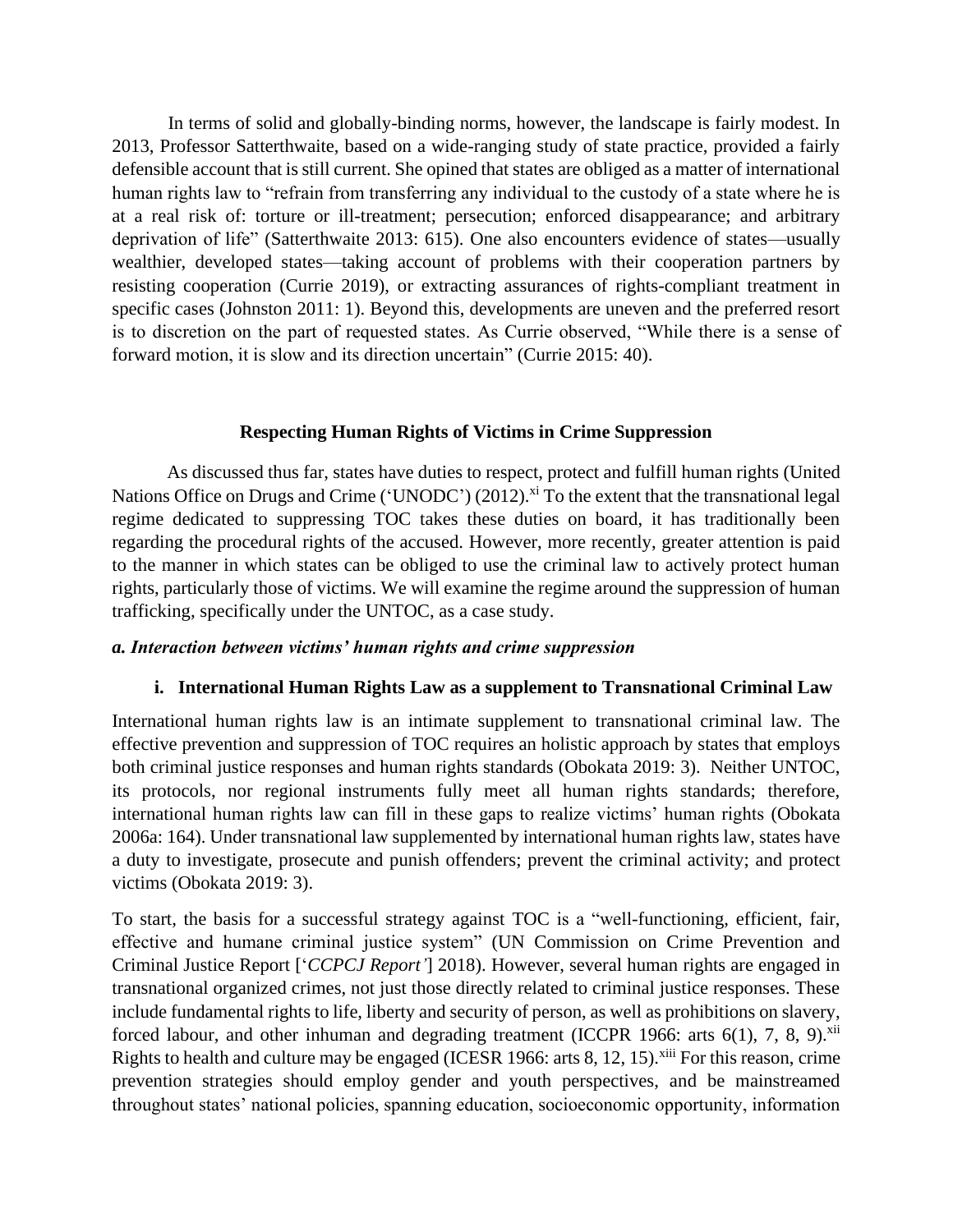and communications technology and public safety, and others, to prevent social marginalization and exclusion, reducing the risk of individuals becoming offenders and victims (*CCPCJ Report* 2018: Recommendation 6). Suppression of TOC is directly linked with broader obligations found within international human rights jurisprudence.

## **ii. States' obligations respecting serious violations of human rights**

States have a duty to prevent victims of serious crimes and they are required to effectively respond to gross violations of individual rights.<sup>xiv</sup> Strengthened by existing transnational criminal law instruments, this duty requires states to take reasonable steps to prevent human rights violations, and investigate and prosecute serious crimes committed within its jurisdiction, punishing violations of human rights committed by private actors (*Velasquez-Rodriguez v Honduras* 1988). Effective criminal investigation is a duty owed by states to victims of serious crimes (*Case of Trufin v Romania* 2009), which must be conducted within a reasonable time (*Manuel Garcia Franco v Ecuador* 1997). These enforcement obligations against non-state actors apply to perpetrators of organized crime (Obokata 2017: 53).

Human trafficking is considered a serious violation of human rights. Trafficking is "found at the intersection of three branches of international law: international human rights law, international criminal law and transnational criminal law (Obokata 2006a: 165-6)." The following case study explores states' obligations to prevent and suppress human trafficking, ideally through an holistic approach that addresses both its causes and consequences (Obokata 2006a: 161).

## *b. Human rights in the context of human trafficking*

## **i. Human trafficking and related exploitation**

Human trafficking ranks as one of the most serious crimes impacting the entire international community (Obokata 2005a: 445). Approximately 40.3 million people are trafficked worldwide through forced labour, marriage, and sexual exploitation (International Labour Organization 2017: 9). The most comprehensive definition of human trafficking arises from the UNTOC Protocol to Prevent, Suppress and Punish Trafficking in Persons, especially Women and Children (the "Human Trafficking Protocol") (Human Trafficking Protocol 2000),<sup>xv</sup> recognized as the "leading international law instrument on human trafficking" (Currie and Rikhof 2020: 388). Human trafficking is defined as the:

> recruitment, transportation, transfer, harbouring or receipt of persons, by means of the threat or use of force or other forms of coercion, of abduction, of fraud, of deception, of the abuse of power or of a position of vulnerability or of the giving or receiving of payments or benefits to achieve the consent of a person having control over another person, for the purpose of exploitation. Exploitation shall include, at a minimum, the exploitation of the prostitution of others or other forms of sexual exploitation, forced labour or services, slavery or practices similar to slavery, servitude or the removal of organs (Human Trafficking Protocol  $2000$ : art  $3(a)$ ).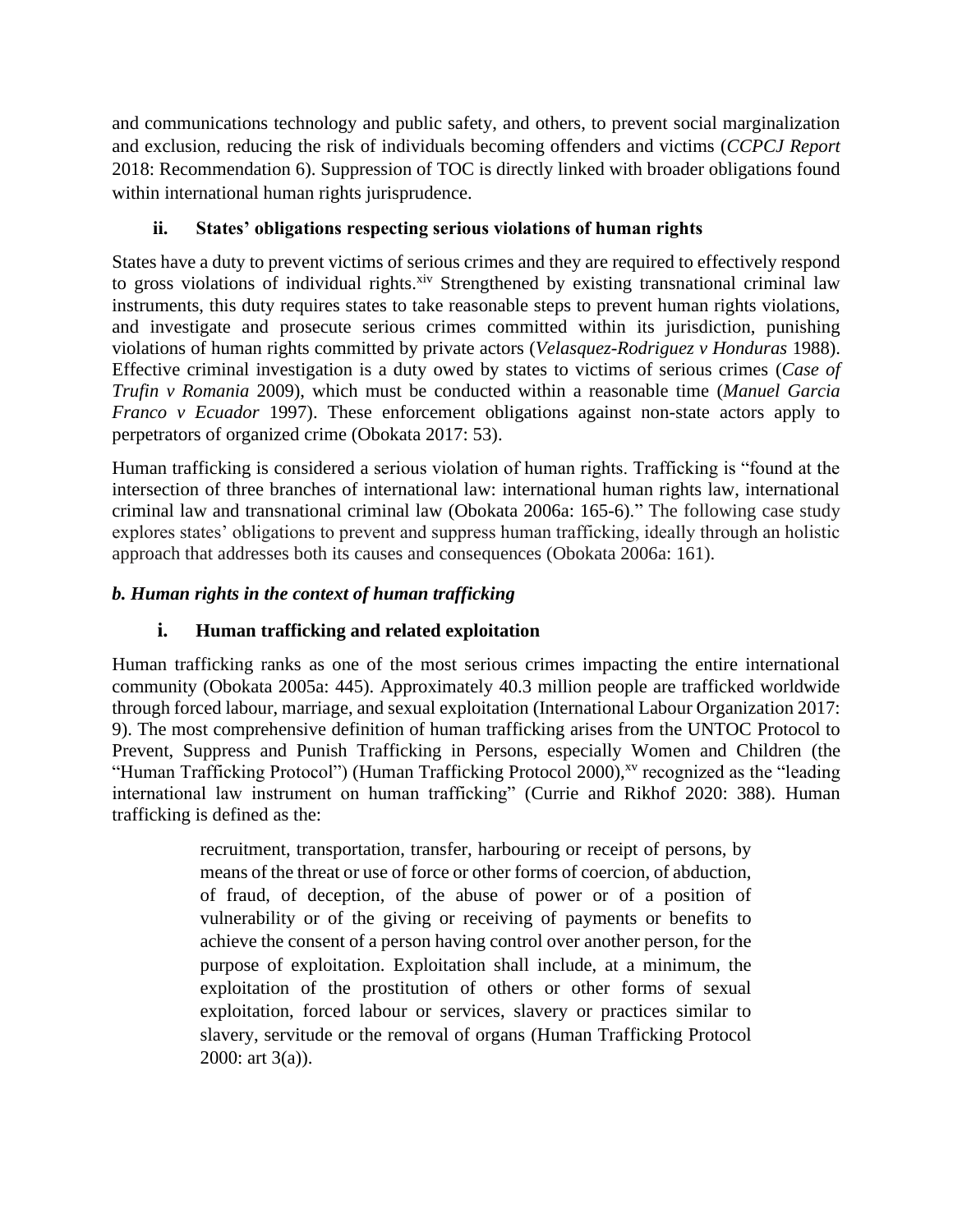This definition has since been interpreted to include forced marriage and forced begging (Jha 2018: 240). Under this definition, it is not relevant whether a victim consented to any intended exploitation if any of the means above were used to carry it out (Human Trafficking Protocol 2000: art 3(b)). Even if the means above were not used, any child recruited, transported, transferred, harboured or received for the purpose of exploitation is considered trafficked (Human Trafficking Protocol 2000: art  $3(c)$ ).<sup>xvi</sup>

The crime of human trafficking is made up of three elements under this definition. There must exist: (a) the action of recruiting or transporting a person; (b) "a means used to carry out the action," such as threat or use of force, coercion or abduction; and (c) a prohibited purpose for the exploitation (Currie and Rikhof 2020: 388). The UNODC *Model law against Trafficking in Persons* "understands 'exploitation' as 'conditions of work inconsistent with human dignity'" (Noortmann and Sedman 2016: 410).

Human trafficking is well acknowledged as a human rights issue, particularly as a grave violation of human rights (First Conference of Parties to UNTOC 2004). Trafficking is a form of violence against women and girls (Vienna Declaration and Programme of Action 1993: para 13; Obokata 2006b: 33), and is considered a contemporary form of slavery (Obokata 2006b: 18). The involvement of organized criminal groups "marks the transition from the traditional form of slavery to the modern trafficking of human beings" (Obokata 2006b: 30) Early trafficking conventions primarily addressed its impact on white populations, but current "racial demographics of the crime refute [those] antiquated conceptions" (Fish 2017: 534).

In the TOC realm, human trafficking is considered a low risk undertaking for perpetrators, and is highly profitable (Obokata 2006b: 27). Collectively, the International Labour Organization estimates trafficking is a \$150 billion industry, \$99 billion of which is generated by sexual exploitation (International Labour Organization 2014: 13, 15). According to the UNODC *Global Report on Trafficking in Persons* (2018), sexual exploitation continues to be the most detected form of trafficking, amounting to nearly 60 percent (of which victims are 68 percent women and 23 percent girls) (2018: 29, 33 fig 21). Most trafficked men are subjected to forced labour (2018: 28 fig 16). An increase of nearly 40 percent of detected trafficking cases between 2011 and 2016 is due in part to better detection and reporting standards  $(2018: 28, 29$  fig 16, 21);<sup>xvii</sup> however, these estimates are likely too modest given the crime's clandestine nature and a lack of states' diligence in suppressing it (Currie and Rikhof 2020: 387).

ii. Human rights obligations

The issue of human trafficking illuminates the balance between states' obligations respecting gross violations of human rights, and their efforts to suppress transnational crime. The three key obligations—to investigate and prosecute offenders, and to prevent as well as protect victims arise from specific suppression conventions, regional agreements, and complementary human rights instruments.

The Human Trafficking Protocol, the primary suppression convention for this overview, aims to establish a universal comprehensive approach to effectively prevent trafficking in persons, particularly of women and children (Human Trafficking Protocol 2000: preamble). Similar to conventions responding to other TOC, this approach requires preventive and prosecutorial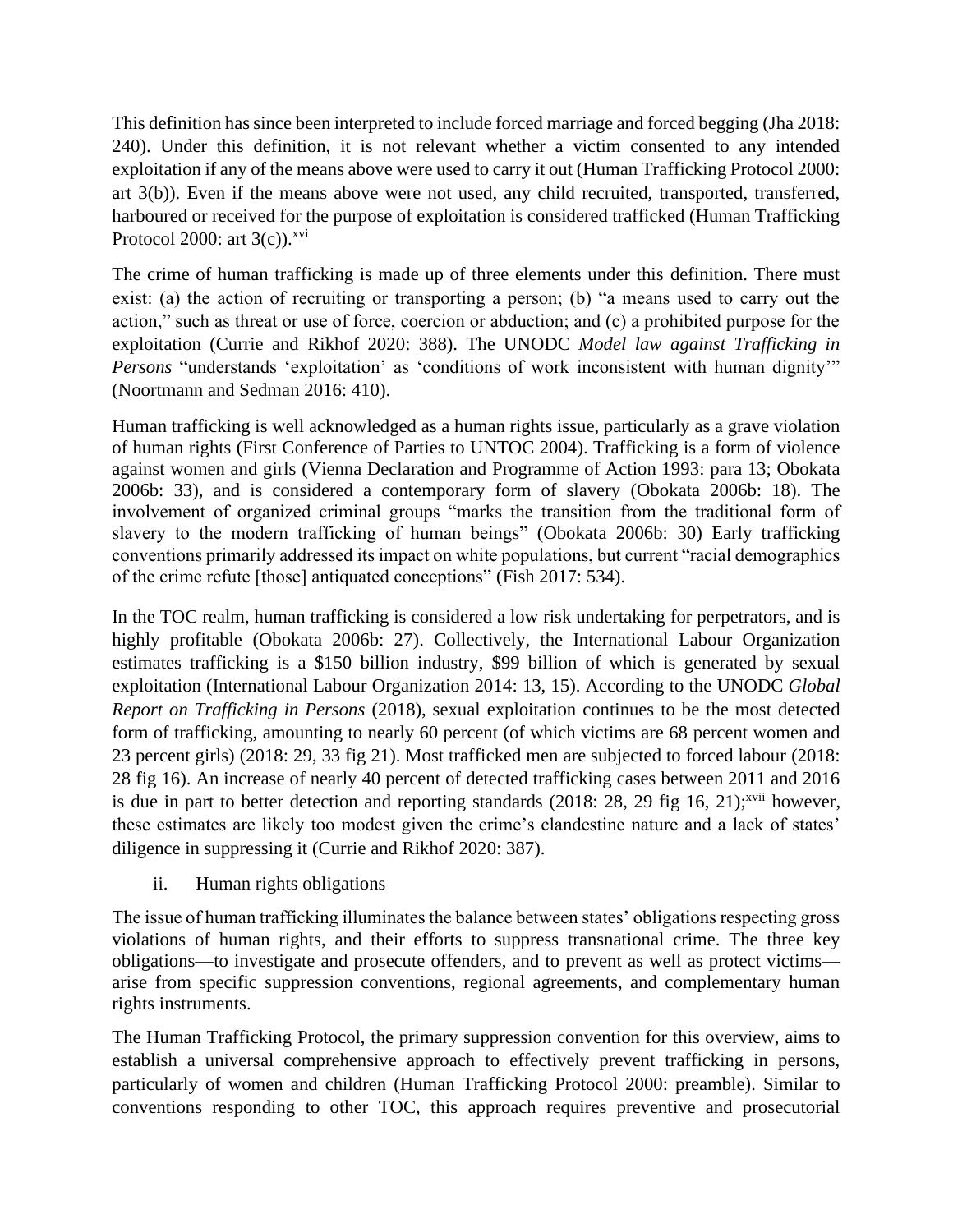measures (2000: preamble) and cooperation between states in meeting their obligations to prevent trafficking and to protect and assist victims (2000: preamble, art 2).

A number of other regional conventions also exist to suppress the crime of human trafficking. These include: the Council of Europe Convention on Action against Trafficking in Human Beings ('Council of Europe Convention'(2005: art 1);xviii the South Asian Association for Regional Cooperation Convention on Preventing and Combatting Trafficking in Women and Children for Prostitution ('SAARC Convention')(2002: art II);<sup>xix</sup> the Inter-American Convention on International Traffic of Minors ('Inter-American Convention') (1994: art 1);<sup>xx</sup> and the Arab Convention on Combating Transnational Organized Crime (2012: arts 11,12).<sup>xxi</sup> In addition, forced and child marriage, which can be considered a form of slavery, are explicitly prohibited under the Supplementary Convention on the Abolition of Slavery, the Slave Trade, and Institutions and Practices Similar to Slavery" (2017: 18).

Obligations respecting trafficking victims also arise in other human rights instruments. The human rights framework supplements the transnational criminal law response, particularly because factors such as poverty and unemployment must be alleviated in law and policy to effectively suppress the crime (Obokata 2006c: 79). Suppression must also address important issues including violence against women, discrimination against minorities, and law enforcement practices, all absent from the Human Trafficking Protocol and regional suppression conventions (Obokata 2006a: 164).

As noted above, the human rights framework is largely rooted in the ICCPR (1966) and ICESCR (1966). The ICCPR prohibits forced labour, slavery and servitude, and a state must ensure that all individuals within its jurisdiction can enjoy this right (and the others enshrined within the ICCPR, a standard interpreted by the UN Human Rights Committee) (UN Human Rights Committee 1981). Further, the ICESCR upholds the right to work and the "enjoyment of just and favourable conditions of work" (1966: arts 6, 7) as well as protecting children from economic exploitation (1996: art 10(3)).

Other relevant universal conventions include CEDAW (1979), the Convention on the Rights of the Child ('CRC') (1989: arts 3(1), 3(2), 6(2) and 11(1)),<sup>xxii</sup> and the Optional Protocol to the Convention on the Rights of the Child on the sale of children, child prostitution and child pornography ('CRC OPSC') (2000). Lastly, the Worst Forms of Child Labour Convention (1999) asserts "the use, procuring or offering of a child for prostitution" as one of the worst forms of child labour, requiring states to take immediate, effective measures to prohibit it (1999: arts 3(a), 3(b) and 6).

Regional human rights instruments that contain specific provisions prohibiting trafficking in persons, child trafficking, or an analogous form of slavery, include the African Charter on Human and Peoples' Rights (ACHPR 1981: art 5);<sup>xxiii</sup> the American Convention on Human Rights (AmCHR 1969: art. 6);<sup>xxiv</sup> the Arab Charter of Human Rights (ArCHR 2004: art 10);<sup>xxv</sup> and the European Charter of Fundamental Rights (ECFR 2012: art 5).<sup>xxvi</sup>

The protection of victims' rights is also supported by other soft law, including the *Recommended Principles and Guidelines on Human Rights and Human Trafficking*, which affirms "States have a responsibility under international law to act with due diligence to prevent trafficking, to investigate and prosecute traffickers and to assist and protect trafficked persons"(UN High Commissioner for Human Rights 2002: 3 at para 2). Failing to correctly identify a trafficked person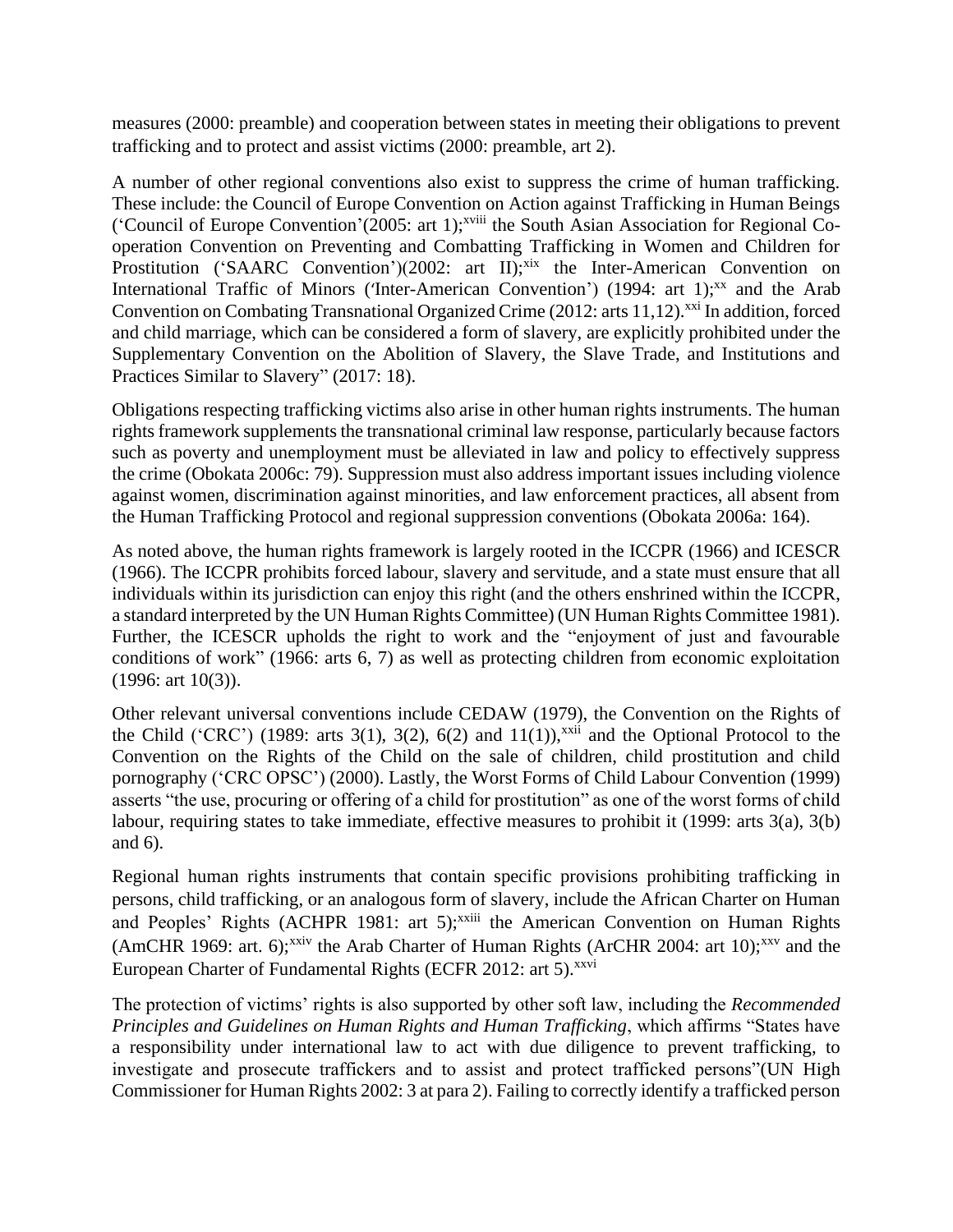will likely result in further denial of their rights; therefore, states are "under an obligation to ensure that such identification can and does take place" (Jha 2018: 243).

The human rights of trafficked persons and the uniquely gendered nature of this crime disproportionately impacting women and girls—should also be considered in light of the Sustainable Development Goals (SDGs) outlined in the UN *2030 Agenda for Sustainable Development* (2015). Specifically, the SDGs task states with taking immediate action "to eradicate forced labour, end modern slavery and human trafficking and secure the prohibition and elimination of the worst forms of child labour" (SDG 2015: target 8.7); eliminating "all forms of violence against women and girls in the public and private spheres," including trafficking and sexual exploitation (SDG 2015: target 5.2); eradicating abuse, exploitation, trafficking, and all forms of violence and torture against children; and collecting, evaluating and disaggregating victim data (SDG 2015: target 16.2).

Together, this constellation of suppression conventions and human rights instruments establishes an international legal framework responding to the perverse issue of trafficking in persons.

## *1. Investigation and prosecution*

These conventions and instruments specifically respond to the obligation to investigate, prosecute and punish perpetrators of gross violations of human rights, including human trafficking (Human Trafficking Protocol 2000: art 3 para 4, 5).

Article 5 of the Human Trafficking Protocol requires states parties to adopt legislation and other necessary measures to establish criminal offences for the intentional trafficking of persons, the attempt to traffic in persons, being an accomplice to trafficking, or organizing others for these purposes (2000: art 5). Further, the Protocol supplements UNTOC; therefore, UNTOC's provisions respecting criminalization, investigation, co-operation and prosecution, also apply to the Protocol (2000: art 1).

The SAARC Convention provides for the "widest measure of mutual legal assistance in respect of investigations" or other procedures (2002: art VI), and contains its own provisions on extradition and prosecution (2002: art VII). The Inter-American Convention similarly requires states parties to institute a system dedicated to prevention and punishment through mutual legal assistance, by adopting relevant administrative and legal provisions (1994: art 1(b)). International human rights law also raises obligations around criminalization, investigation and co-operation; for instance, with respect to children (CRC OPSC 2000: arts 6, 7, and 10), and the treatment of all victims (UN Res 64/293 2010: para 27). States' obligations to cooperate on crime suppression, across these like-minded conventions, have yielded tangible results.<sup>xxvii</sup>

As a gross violation of human rights, states must also provide remedy and reparation to trafficking victims. Under the *Basic Principles and Guidelines on the Right to a Remedy and Reparation for Victims of Gross Violations of International Human Rights Law and Serious Violations of International Humanitarian Law* ('Resolution 60/147'), states must establish systematic and thorough domestic mechanisms for remedy and reparation (2005). Under Resolution 60/147, these rights include: "(a) equal and effective access to justice; (b) adequate, effective and prompt reparation for harm suffered; and (c) access to relevant information concerning violations and reparation mechanisms" (2005: art VII para 11). Under Article IX, para 15: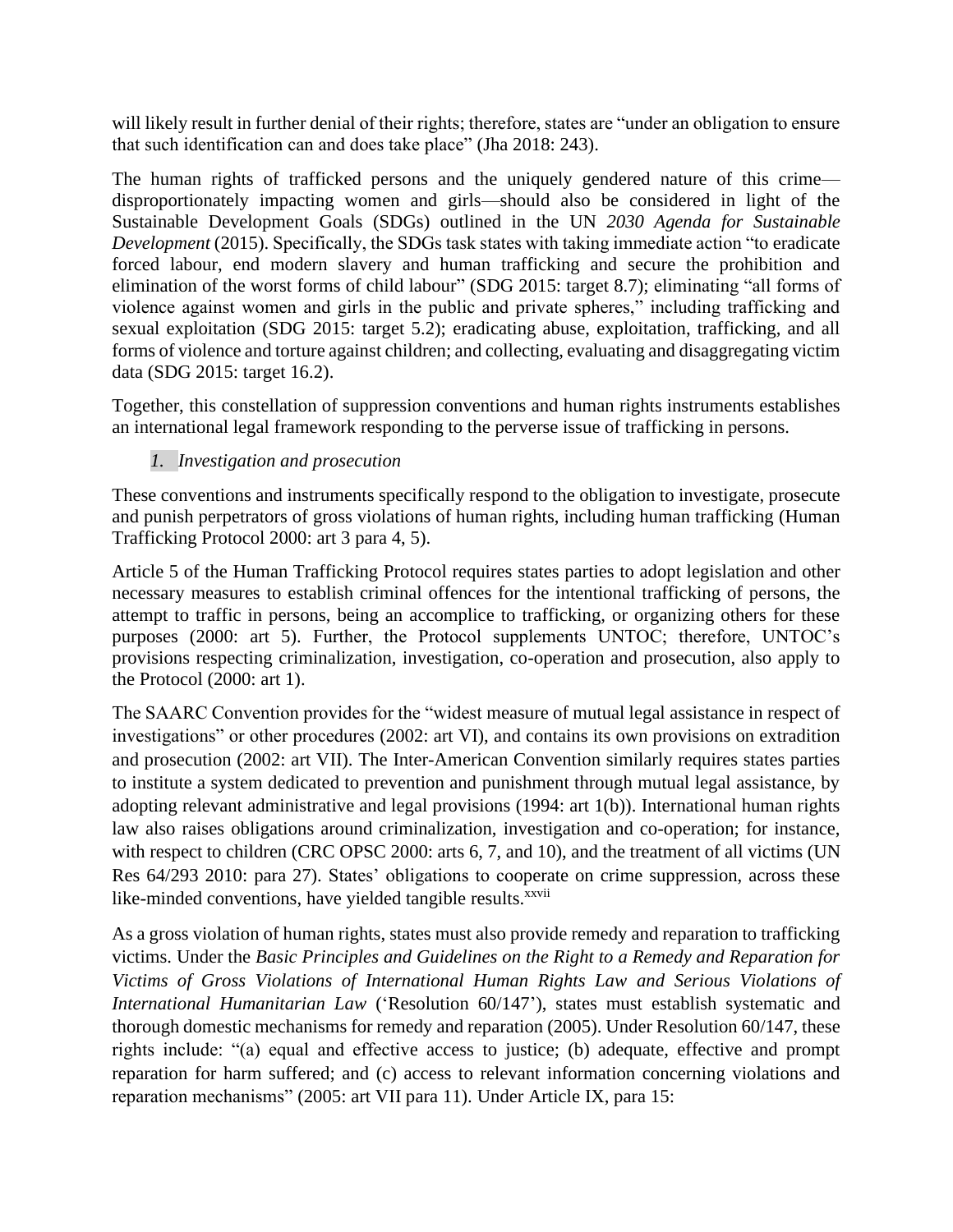Reparation should be proportional to the gravity of the violations and the harm suffered. In accordance with its domestic laws and international legal obligations, a State shall provide reparation to victims for acts or omissions which can be attributed to the State and constitute gross violations of international human rights law or serious violations of international humanitarian law.

Resolution 60/147 reaffirms these rights found elsewhere, including the ACHPR (1981: art 7), AmCHR (1969: art 25), the European Convention for the Protection of Human Rights and Fundamental Freedoms (1950: art 13), and the ArCHR (2004: art 23).<sup>xxviii</sup>

Asset recovery and confiscation of criminal proceeds is part of states' investigation and prosecution obligations. In addition to this duty under UNTOC Article 12, these measures can serve to restore the property rights of victims and support "the devotion of States' maximum available resources to the fulfilment of economic, social and cultural rights under Article 2(1) of the ICESCR," by suppressing crimes like corruption, tax evasion, and money laundering (Obokata 2019: 16). The Special Rapporteur on Human Trafficking has stressed the need for effective asset recovery, an obligation that should apply to all organized crime suppression (Obokata 2019: 16).

## *2. Prevention*

Many factors make people vulnerable to human trafficking. In addition to economic and social risk factors such as poverty, homelessness, and involvement in child welfare systems, "political upheaval, armed conflict, and natural disaster can increase [one's] risk for human trafficking" (Fish 2017: 534). Indeed, "refugees and migrants in large movements are at greater risk of being trafficked and of being subjected to forced labour" (UN Res 72/1 2017: para 18). Under transnational criminal law and international human rights law, states must work to alleviate these vulnerabilities.

Article 9 of the Human Trafficking Protocol requires states parties to establish comprehensive prevention policies, programming and other measures (2000: art 9(1)), which may be established in cooperation with civil society (2000: art 9(3)). States may undertake research, public awareness campaigns and economic initiatives toward prevention (2000: art 9(2)). This obligation also includes states' responsibilities to discourage demand that leads to trafficking through legislative, social or cultural measures (2000: art 9(5)); this is an important factor in curbing organized crime as a "market-driven force" (McSherry and Cullen 2007: 208). Additionally, states' prevention policies and programs should also protect victims from re-victimization (2000: art 9(1)(b)).

With respect to prevention, any strategy should "pay sufficient attention to the supply–demand dynamics" of the crime (Obokata 2019: 28). The Council of Europe Convention, for instance, lays out measures to discourage demand, including targeted information and public awareness campaigns, educational programs for girls and boys, and research on best practices and strategies (2005: art 6). Prevention measures of the SAARC Convention extend to training and sensitization of authorities, the establishment of a regional task force, information exchange, public awareness campaigns and focusing development efforts on vulnerable areas (2002: art VIII).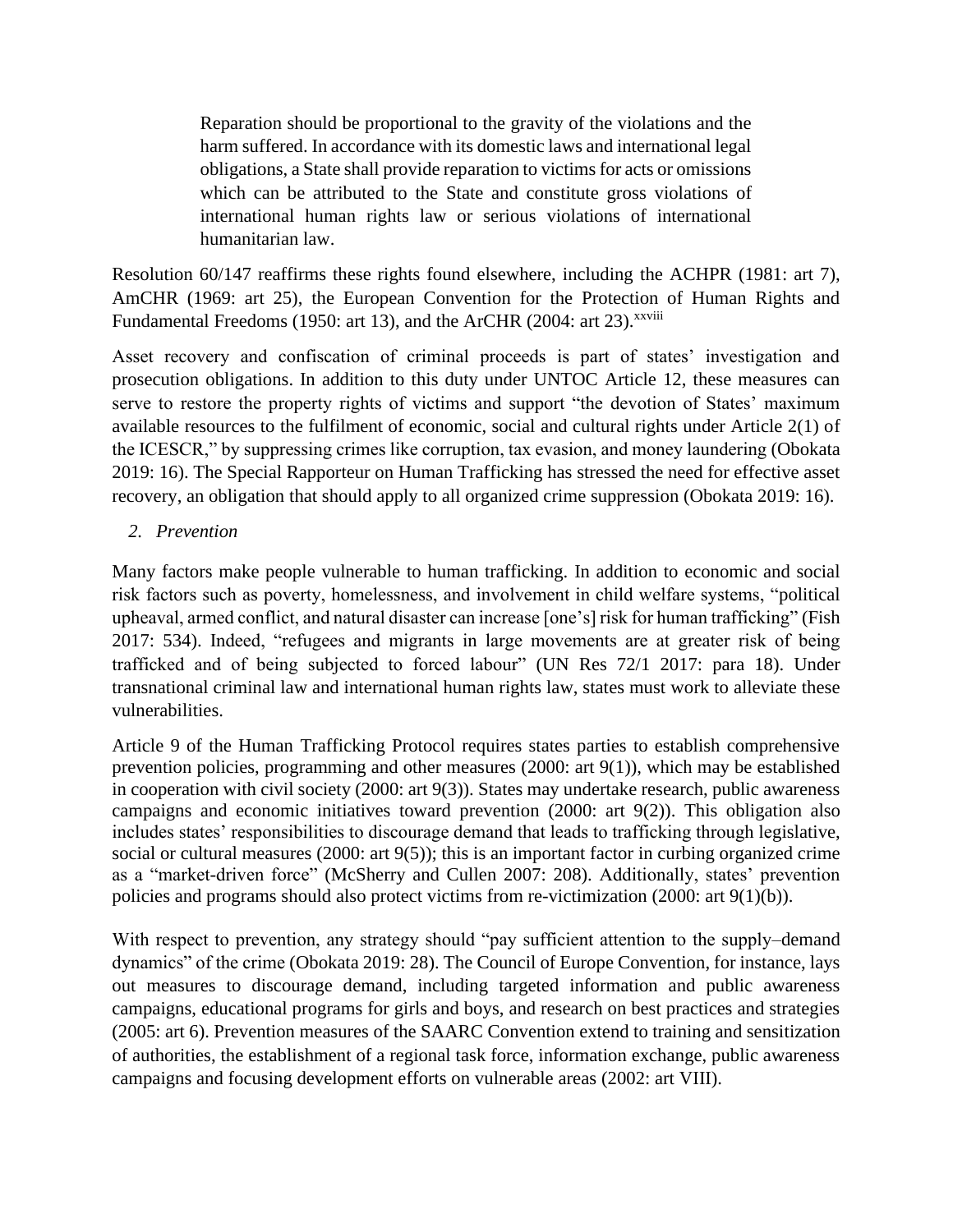At international human rights law, states must take measures, exercising due diligence, to prevent trafficking by working to alleviate poverty, general inequality and humanitarian crises (UN Res 72/1 2017: para 3), and by countering recruitment methods (for instance, intervening in the use of information and communications technology to carry out criminal activities and facilitate trafficking) (CCPCJ Report 2018: UN Res 27/2, 27/3).<sup>xxix</sup> States can alleviate poverty, for instance, by increasing access to education and training or other gainful opportunities (Obokata 2019: 31). Reducing poverty as a root cause of trafficking also means that both 'destination' states and those considered 'transit' states have a duty to assist states where trafficking originates (Obokata 2006a: 163).

CEDAW requires states parties to take all appropriate measures to suppress all forms of trafficking and exploitation of women (1979: art 6); end discrimination in employment by promoting gender equality and safety, and protecting women's free choice of occupation (1979: art 11); and, echoing the ICCPR (1966: art 23(3)), protect the need for marriage to be based on free and full consent (CEDAW 1979: art 16(1)(b)). Under the CRC, states must "take all appropriate legislative, administrative, social and educational measures to protect the child" from all forms of exploitation (1989: art 19), including sexual (1989: art 34) and economic exploitation, and work that is hazardous or harmful to the child's health or development (1989: art 32). Moreover, with particular attention to children who are especially vulnerable, parties to OPSC must adopt similar measures to prevent children's exploitation (CRC OPSC 2000: art 9).

## *3. Protection of victims*

"Given that human trafficking is a gross violation of the rights of trafficked victims, their protection should be at the centre of any action against this crime" (Obokata 2015: 177).

Under the Human Trafficking Protocol, states are obligated to protect and assist trafficking victims, with full respect for their human rights  $(2000:$  art  $2(b))$ .<sup>xxx</sup> Article 6 outlines several commitments states parties must undertake to support and protect victims with regard for their physical safety; physical, psychological and social recovery; and their privacy (including in legal proceedings). States must also take into account the special needs of victims, particularly children (2000: art 6). States should consider implementing measures providing for recovery, in some cases in cooperation with civil society, including through "(a) appropriate housing; (b) counselling and information [including legal rights in a language the victim understands]; (c) medical, psychological and material assistance; and (d) employment, educational and training opportunities" (2000 art 6(3)). In meeting these obligations, states should "secure effective witness protection [and] free access to interpreters and legal advice. States also have an obligation to protect the health of those trafficked, regardless of their legal status, by securing equal access to health facilities" (Obokata 2006a: 157).

The non-removal of victims, or their safe repatriation to their country of origin (ideally, voluntarily), are also measures states must undertake (Human Trafficking Protocol 2000: art 8(2)). These additional obligations include adopting legislative or other measures that permit victims to remain in a state's territory, temporarily or permanently (for instance, by issuing temporary visa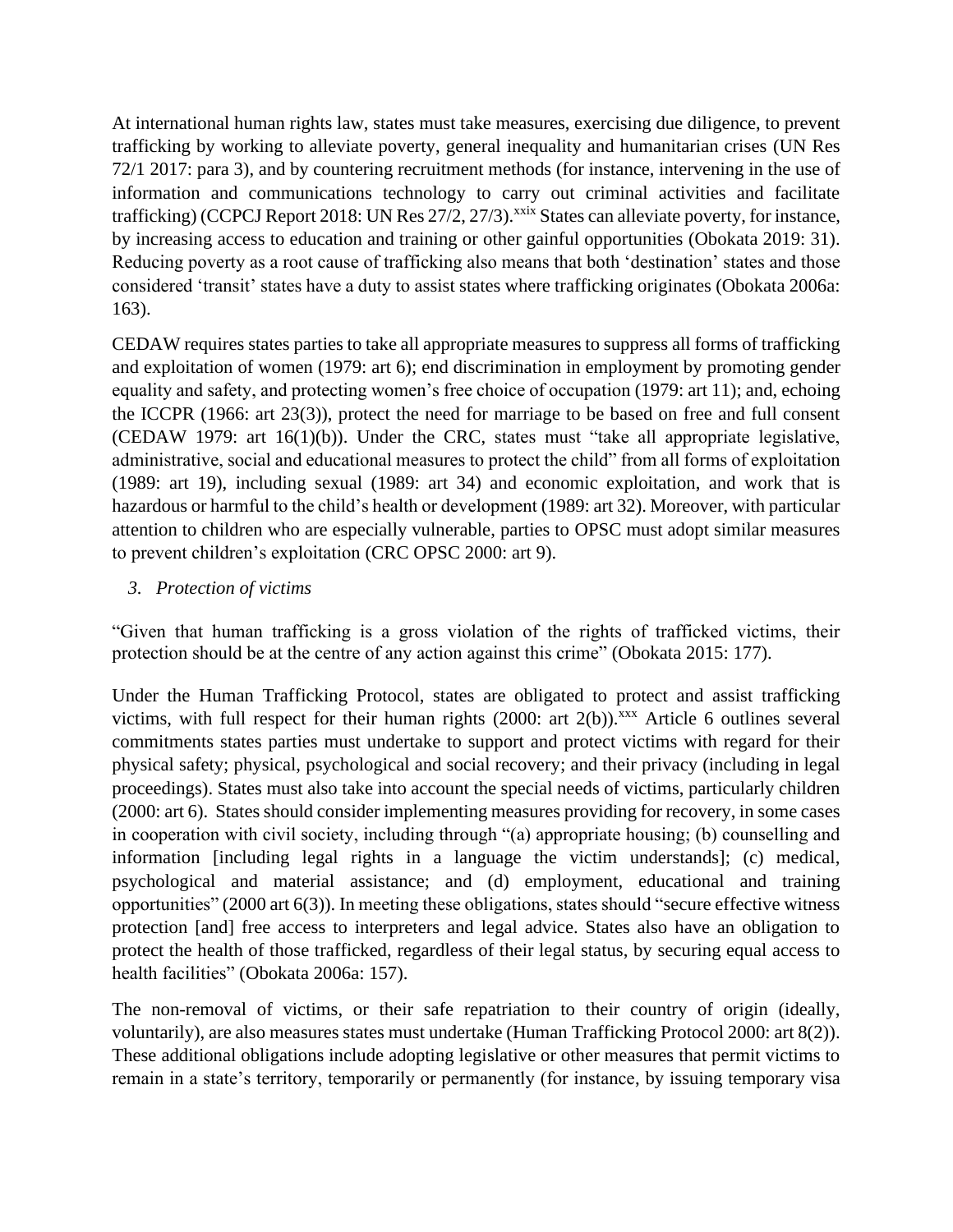permits), giving "appropriate consideration to humanitarian and compassionate factors" (2000: art 7).

Under the Human Trafficking Protocol, states' authorities (for example, law enforcement and immigration) are also obliged to cooperate, in accordance with their domestic law, through information exchange to better identify victims and the means or methods of organized criminal groups (2000: art 10(1)). States may also provide or strengthen such authorities' training on prevention, which should consider "human rights and child- and gender-sensitive issues" (2000: art  $10(2)$ ).

In some contexts, these protections are not always afforded unconditionally, and some criticize this approach as falling short of honouring human rights obligations. In some jurisdictions, assistance is conditional on victims' cooperation in investigations or subsequent prosecutions. To some scholars, this requirement may have dangerous consequences. "The only hard obligation ('shall ensure') relates to assistance during criminal investigation and proceedings. This enhances the perception that victims are used as tools for criminal justice and undermines the key aim of the [Human Trafficking Protocol]" (Obokata 2015: 178). Additionally, victims' protection should not cease once prosecution concludes; instead, protection should continue if a victim has genuine fear of retribution by the organized criminal group, social exclusion if they return to their country of origin, or when the potential for re-trafficking is high (Jha 2018: 238). In these cases, it may not be in victims' interests to assist a prosecution (Jha 2018: 238).

The Council of Europe Convention actually builds in a 30 day 'recovery and reflection period' once a victim has been identified on reasonable grounds, within which time a state party may not enforce any expulsion of the individual, and within which time the victim can hopefully "escape the influence of traffickers and/or to take an informed decision on cooperating with the competent authorities." (2005 art 13). This Convention largely reflects much of the Protocol's obligations respecting victims' assistance in terms of accommodation, access to medical treatment, access to legal counsel, and translation services (2005: art 12). This Convention also provides specific measures for unaccompanied children, including legal representation acting in the best interests of the child, establishing the child's identity and nationality, and if appropriate, locating the child's family (2005: art 10). The SAARC Convention likewise promotes the care, rehabilitation and repatriation of victims (2002: art IX), and the Inter-American Convention implores states to undertake to ensure minors' protection and their prompt return to their country of origin, if in their best interests  $(1994 \text{ art } 1(a), (c)).$ 

Positive obligations to protect and assist victims are also promoted within international human rights instruments. This is particularly important for asserting the obligation to protect because international human rights law promotes a victim-centred approach (Obokata 2019: 18). Generally, the obligation to protect is "established from a duty to secure, ensure or restore rights, and to provide remedies;" and the actual protection measures required are informed by the degree of victimization, which crimes were committed, and which rights have been affected (Obokata 2019: 18, 19).

With respect to child victims, the best interests of the child are the primary consideration in "all actions concerning children, whether undertaken by public or private social welfare institutions,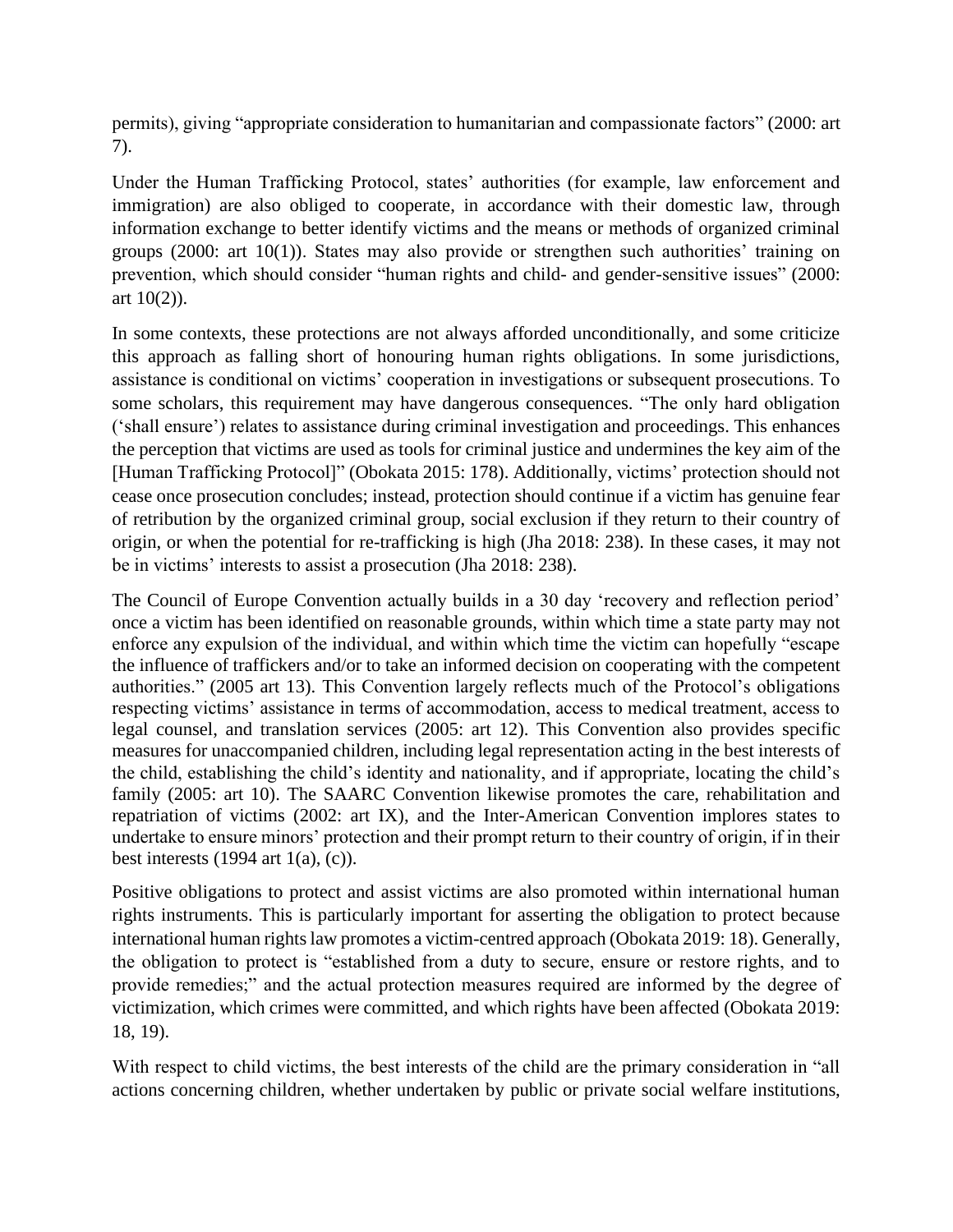courts of law, administrative authorities or legislative bodies" (CRC 1989: art 3(1)). States should ensure appropriate assistance is given to child victims for "their full social reintegration and their full physical and psychological recovery," (CRC OPSC 2000: art 9(3)) within an environment that fosters the child's health, self-respect and dignity (CRC 1989: art 39).

With respect to protecting the right to life, states must take measures to protect individuals within their jurisdiction whose lives are at risk from the criminal acts of others (Obokata 2019: 19). This can be met by establishing and maintaining "criminal prohibitions and sanctions on all forms of arbitrary deprivation of life resulting from transnational organised crime" (Obokata 2019: 19). Further, the UN *Global Plan of Action Combatting Trafficking in Persons* requires States to support the re-integration of victims into their communities (UN Res 64/293 2010: para 26). Unfortunately, where victims "are often seen as a threat to internal security because of their connection with criminal activities and organisations […] such measures as detention and deportation are frequently taken" (Obokata 2006a: 153).

## *4. Breaches of these obligations*

States can be held accountable if they fail to effectively implement a core human rights obligation (Obokata 2010: 131). For instance, in *Siliadin v. France* (2006), the ECtHR held that France had breached Article 4 of the ECHR, by failing to enact criminal provisions to prohibit slavery, servitude and forced labour (Obokata 2010: 131, fn 68).

There may also be potential attribution to states that breach their obligation of due diligence (Noortmann and Sedman 2016: 417). A state may incur international responsibility for acts by private individuals based on the actions or omissions of a state's organs that "are guilty of not having done everything within their power to prevent the injurious act of the private individual or to punish it suitably if it has occurred despite everything" (Jha 2018: 247). In *Chowdury and Others v. Greece* (2017), for instance, the ECtHR held that Greece failed in its obligations to prevent human trafficking, protect victims, and effectively investigate offences involving fortytwo Bangladeshi nationals working in forced labour, in difficult physical conditions, and without work permits.<sup>xxxi</sup>

In implementing the obligation to investigate offences, for instance, anti-trafficking statutes may include a specific provisions promoting research and monitoring the role of public corruption plays in trafficking response; where statutes prohibiting trafficking do not include anti-corruption provisions, or where a state "does not investigate the conduct of questionable public officials, the state agencies may be held liable under international law on the ground of state responsibility" (Jha 2018: 250).

## **iii. Related issues to consider**

The challenges and obligations stemming from and contributing to the complex issue of human trafficking also raise a number of other noteworthy points of academic discourse warranting further consideration. Among these are concepts regarding the role of global governance in combatting the problem, and whether the crime of human trafficking should be classified as an international crime (e.g. a crime against humanity) and elevated to the status of *jus cogens*.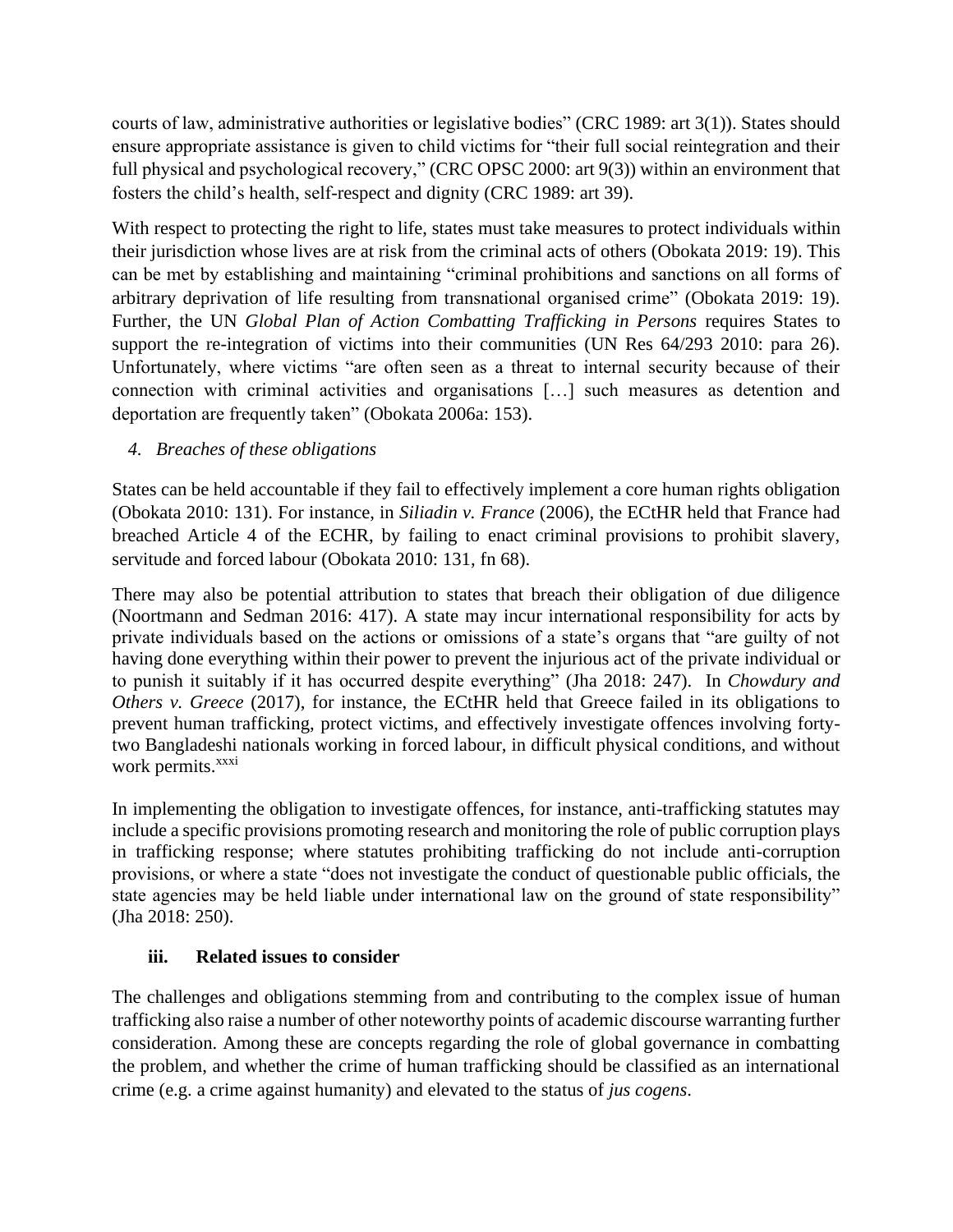Tom Obokata calls for a global governance approach to "to promote an effective response" to trafficking (2010: 121), given states are not the only actors doing anti-trafficking work. Obokata argues this approach centres on an "extensive disaggregation of authority" (2010: 124), and tasks civil society and other international non-state actors with prevention and protection work, as well as the training of law-enforcement, immigration and other relevant officials (2010: 129). Protection of victims and their cooperation in investigations require state and community organization support (2010: 127), particularly for a trauma-informed approach to victims' recovery (United States Department of State 2018: 24), and respect for victims' agency (United States Department of State 2019: 24, 25). Further, states must work with other actors to address 'pull' factors, like demand, and 'push' factors, like gender discrimination, poverty and humanitarian crises (Obokata 2010: 128). Obokata argues that international human rights law combines the strengths of transnational criminal law and international criminal law; therefore, "international human rights law has the strongest potential to facilitate governance over trafficking at the global level compared to other branches of international law" (2010: 135).

Elsewhere, Obokata argues for trafficking in persons to be considered a crime against humanity, particularly for the ability to prosecute individuals before the International Criminal Court" (2010: 131, 133).<sup>xxxii</sup> Part of this approach may include considering transnational criminal organizations as being entities owing the same duties to uphold human rights, and to which violations they can be attributable.<sup>xxxiii</sup> Under this model, "indirect enforcement of human rights norms and principles against non-State actors becomes possible" (Obokata 2005a: 456).

This case study of human rights obligations owed by states in this context is incomplete without two important acknowledgments. The first is that many challenges and obligations around human trafficking overlap and intersect with other activities rife with human rights abuses, especially human smuggling. The second is the growing practice of states and international organizations building and enforcing accountability mechanisms targeting internal practices of private sector and civil society actors, since supply chains "have a very important role in identifying human trafficking cases" (Jha 2018: 249).

## *1. Shared human rights concerns with human smuggling*

First, many scholars and international actors advocate for a better understanding of the shared human rights concerns and links between human trafficking and human smuggling. Indeed, they are both "fluid and interrelated phenomena, and generally exist on [an irregular migration] continuum," (Lelliot 2017: 239) their most obvious commonality in this context being their crossborder nature.

Human smuggling is the fastest growing criminal market (Lelliot 2017: 239). Displacement, due to climate change or conflict, for example, is a common and serious catalyst for massive migration and demand for smugglers.<sup>xxxiv</sup> Europe has seen a recent sharp increase in child trafficking, for instance, owing to the current global migrant crisis (UN Doc A/72/164 2017: para 21):

> Factors contributing to the sexual exploitation of children on the move include their lack of financial resources, the failure of child protection and welfare systems to act as a safety net, the prolonged exposure to inhumane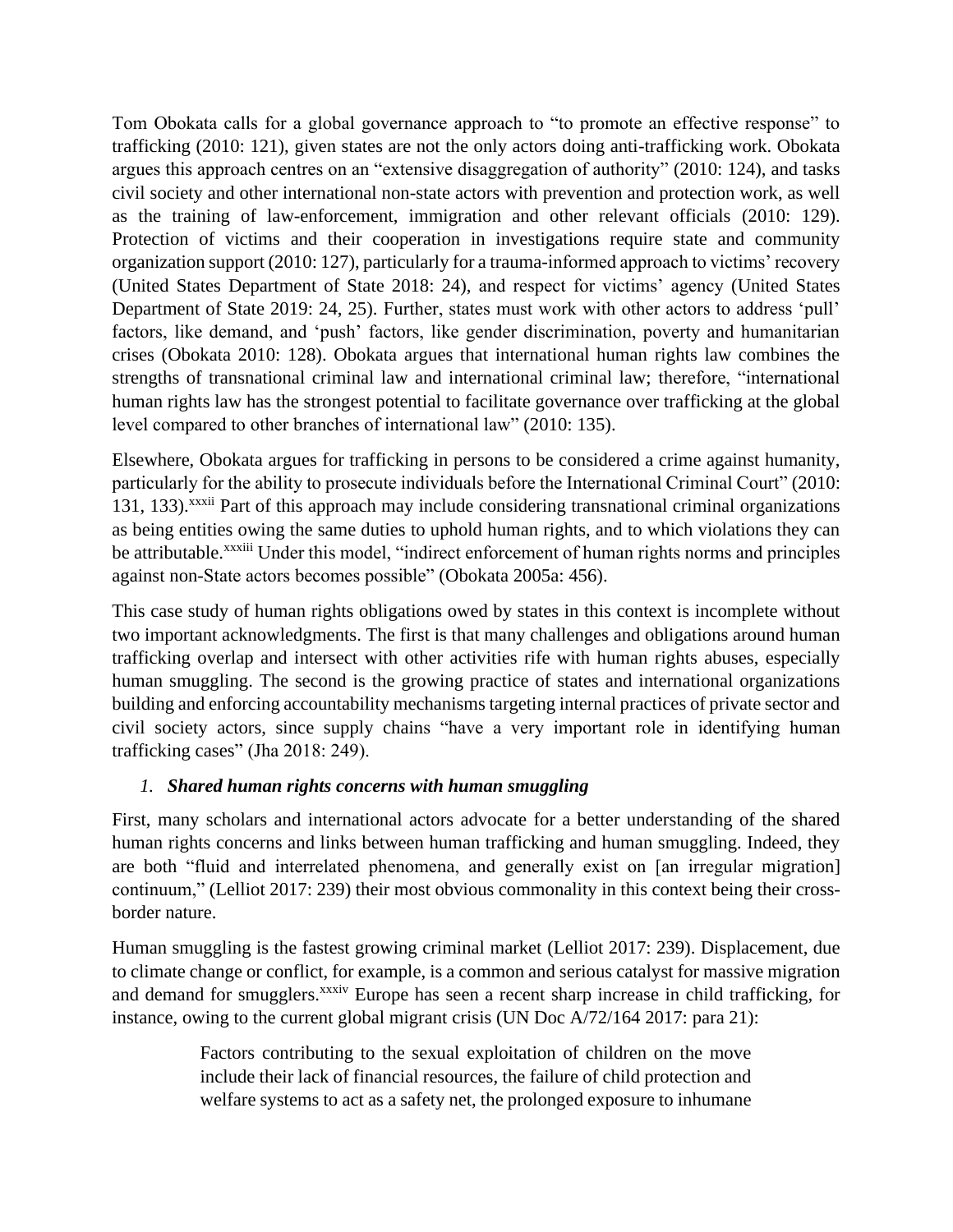living conditions and a protracted and overly burdensome path to residence status (UN Doc A/72/164 2017: para 33).

Children's dependence and unique vulnerabilities also make them particularly susceptible to trafficking (Lelliot 2017: 239).

While trafficking naturally attracts a human rights lens given the largely involuntary transport and subsequent exploitation of victims, human smuggling does not if it is viewed "merely as facilitation of illegal migration" (Obokata 2005b: 395). In truth, however, smuggling equally raises the issue: it "can be both the cause and consequence of human rights violations," (Obokata 2005b: 395) particularly in terms of abuse and exploitation. Migration, which precipitates the demand for smuggling, and trafficking stem from similar root causes, such as gender and racial discrimination and unequal access to economic opportunity (Obokata 2005b: 399-400). Further, smuggled persons experience degrading treatment during their journey due to harsh conditions of their travel, abandonment, or physical and sexual violence (Obokata 2005b: 400). Generally, labour migrants—particularly women—experience numerous issues in the destination state, "including exploitative and insecure working conditions, poverty, sexual harassment, inaccessible health services, harassment by immigration authorities, and inhumane treatment in detention centers" (Basok and Piper 2012: 47).

Despite similar elements of coercion and deception used against both smuggled and trafficked persons, these crimes are categorized differently; for instance, states are permitted to use enforcement measures against smuggled persons, whose rights protections are more limited than trafficked persons (Obokata 2005b: 397-8). The result is a problematic response to this disparity in legal categorization. Joseph Lelliott argues that smuggled unaccompanied minors are denied the greater protections afforded to trafficking victims (2017: 252), contrary to the best interests of the child principle (2017: 267). On the other hand, if a state views only traffickers as those responsible for the abuse of migrants, without also considering this abuse "a by-product of exploitive employment practices, restrictive immigration policies, and vast economic disparities between rich and poor countries," Tanya Basok and Nicola Piper (2012: 43) (among others) suggest that the criminalized narrative of human trafficking may conceal the economic motivations of a trafficked person, or conceal the fact that destination states benefit economically from exploited labour (2012: 43). xxxv Lastly, human trafficking should be viewed not only as a criminal justice issue, but also as a subset of illegal and involuntary migration "that characterizes recent international migration patterns" (Mcsherry and Cullen 2007: 218-219).

The criminal activity surrounding human trafficking can also intersect with other human rights violations, heightened in situations of armed conflict and displacement, such as the recruitment and use of children in armed violence (UNODC 2018: 12). In addition, human trafficking may be viewed as a threat to national security as it is in the US, for its potential to spread communicable diseases and establish criminal enterprises, which destabilize other countries, fund terrorist groups, and smuggle illicit goods into the country (Fish 2017: 547).<sup>xxxvi</sup>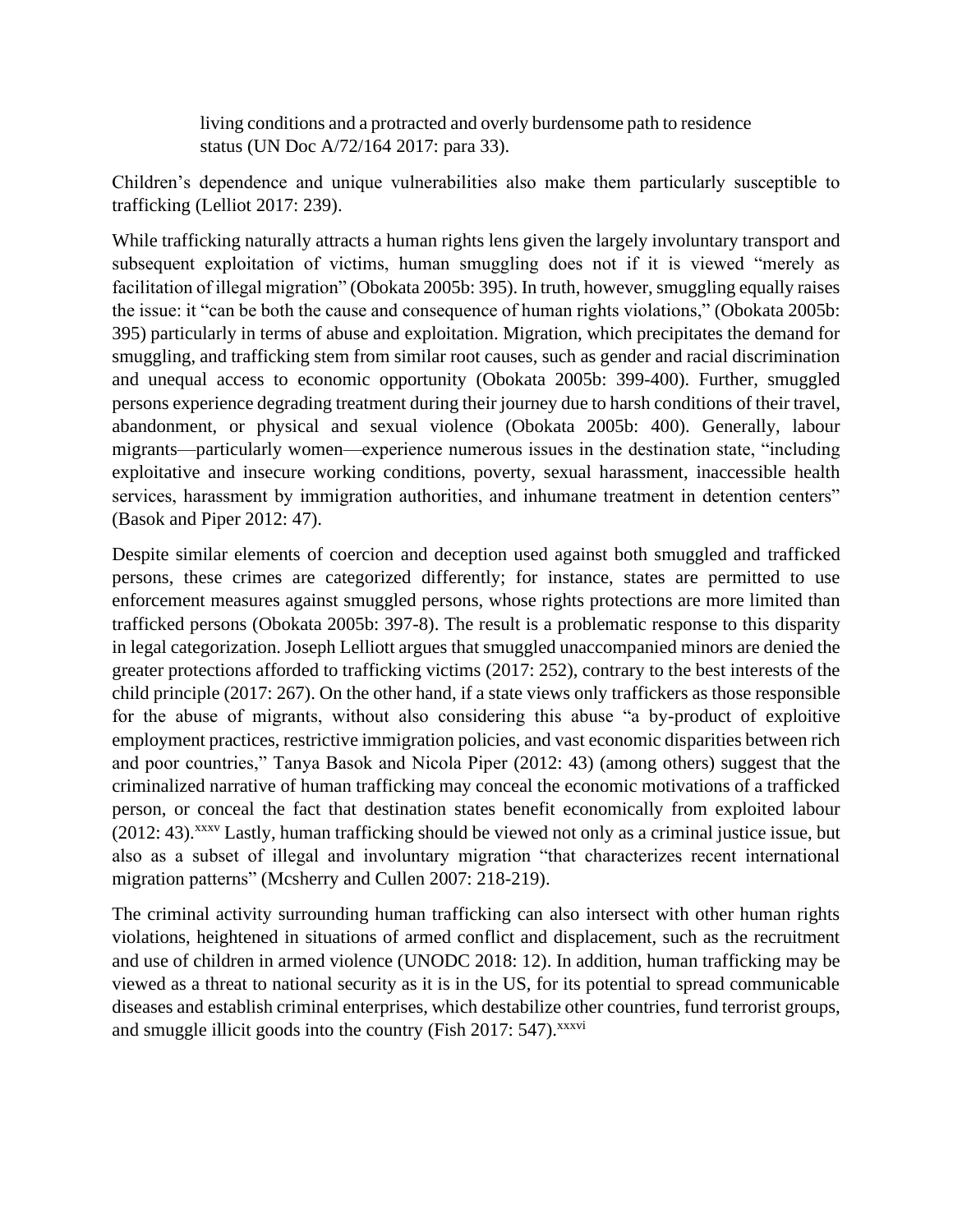#### *2. Human rights and business*

Second, "more robust regulations and inspection of labour practices have been recommended in order to enhance the protection of labour rights" in attempt to prevent forced labour (Obokata 2019: 36). Many countries have regimes to hold private sector multinational actors accountable for their role in maintaining environments conducive to trafficking and other forms of forced labour. Canada, for instance, is expected to join others like the UK, Australia, France, Norway, and the Netherlands, in passing legislation that improves transparency in business and industry supply chains by requiring more rigorous reporting.<sup>xxxvii</sup> Further, European Union legislation necessitating corporate human rights and environmental due diligence is expected in 2021.<sup>xxxviii</sup>

These laws reflect the criminal liability for corporations (and individuals acting on their behalf) established under UNTOC (Jha 2018: 239; UNTOC 2000: art 10). These laws also reflect the nonlegally binding 2017 UN General Assembly's *Call to Action to End Forced Labour, Modern Slavery and Human Trafficking.<sup>xxxix</sup>* Indeed, codes of conduct of multi-national corporations, which uphold relevant labour standards, should be regarded as "part of the overall principles for preventing and suppressing organized crime and human trafficking" (Obokata 2010: 128).

## **Conclusion**

This chapter has endeavoured to explore the major points of interface between the law on the suppression of TOC and the international law of human rights. What seems clear is that, despite the resistance of prosecutorial and policing authorities around the world, those points of interface are increasing steadily. This is due in no small part to the increasing recognition of layered human rights concerns vis-à-vis the victims of TOC operations and resultant energy being focused on protecting those rights and redressing their violation. The pervasive issue of human trafficking is a timely case study of this intersection of obligations. What remains to be seen is whether these trends will remain an application of human rights-flavoured victimology, or whether concern for the protection of the procedural rights of the accused will see a corresponding increase.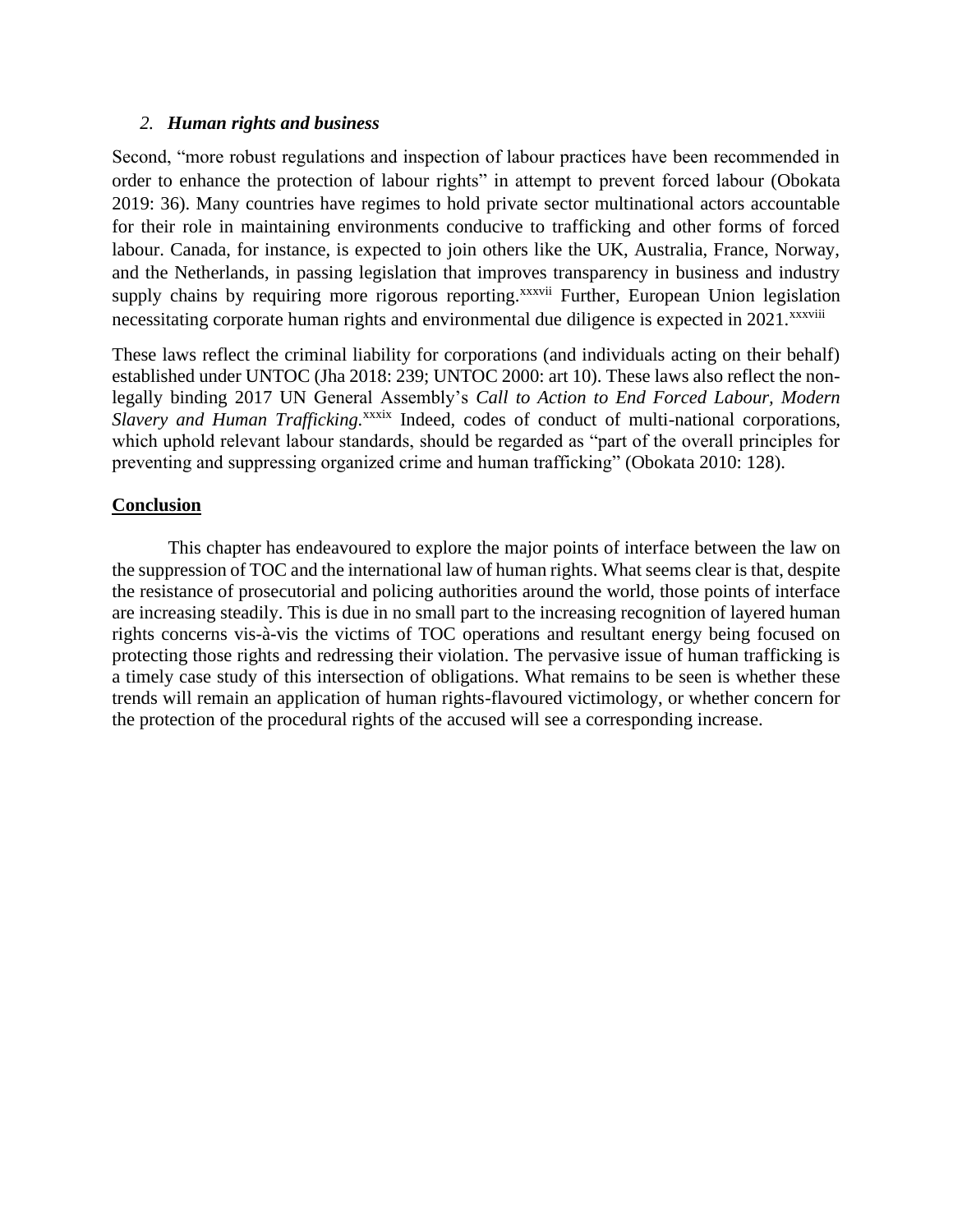#### Reference Materials

Basok, T. and Piper, N. (2012) "Management Versus Rights: Women's Migration and Global Governance in Latin America and the Caribbean" *Feminist Economics* 18(2) pp. 35-61.

*Boily v. Canada* (2011), Comm No. 327/2007, UN Doc CAT/C/47/D/327/2007. Available at: < [http://www.worldcourts.com/cat/eng/decisions/2011.11.14\\_Boily\\_v\\_Canada.pdf>](http://www.worldcourts.com/cat/eng/decisions/2011.11.14_Boily_v_Canada.pdf)

Bassiouni, M.C. (1974) 'An appraisal of the growth and developing trends of international criminal law', *Revue International de Droit Penal* 45, pp. 405-433.

Boister, N.(2018) *An Introduction to Transnational Criminal* Law. 2nd ed. Oxford: Oxford University Press.

Boister, N. (2002) "Human Rights Protection in the Suppression Conventions", *Human Rights Law Review,* 2(2), pp. 199-227.

*Canadian Charter of Rights and Freedoms*, s 7, Part I of the *Constitution Act, 1982*, being Schedule B to the *Canada Act 1982* (UK), 1982, c 11.

*Case of Siliadin v France (Merit and Just Satisfaction)*, (2006) ECtHR App No. 73316/01.

*Case of Trufin v Romania (Merit and Just Satisfaction)* (2009), ECtHR App No. 3990/04.

Council of Europe (1950) *European Convention for the Protection of Human Rights and Fundamental Freedoms, as amended by Protocols Nos. 11 and 14,* 4 November 1950, ETS No 5 (entered into force 3 September 1953) [ECHR].

(2005) *Council of Europe Convention on Action against Trafficking in Human Beings*, 16 May 2005, ETS No 197 (entered into force 1 February 2008), Available at: [<https://rm.coe.int/168008371d>](https://rm.coe.int/168008371d)

Currie, R. J. (2000) "Human Rights and International Mutual Legal Assistance: Resolving the Tension" *Criminal Law Forum* 11 (2) pp. 143-181.

(2015) "The Protection of Human Rights in Transnational Criminal Law" in Boister, N. & Currie, R.J. (eds) *Routledge Handbook of Transnational Criminal Law*. Abingdon: Routledge.

(2019) "Extradition Scrap: Netherlands Court Bars Extradition Over UK Prison Conditions" on *International & Transnational Criminal Law* (blog), 19 May, online: rjcurrie.typepad.com/internationaland-transna/2019/05/extradition-scrap-netherlands-court-bars-extradition-over-uk-prison-conditions.html

Currie, R. J. & Rikhof, J. (2020) *International & Transnational Criminal Law*. 3rd ed. Toronto: Irwin Publishing.

European Union (2012), *Charter of Fundamental Rights of the European Union,* 26 October 2012, 2012/C 326/02. Available at: [<https://eur-lex.europa.eu/legal-content/EN/TXT/PDF/?uri=CELEX:12012P/TXT&from=EN>](https://eur-lex.europa.eu/legal-content/EN/TXT/PDF/?uri=CELEX:12012P/TXT&from=EN)

Fish, C. (2017) "Extraterritorial Human Trafficking Prosecutions: Eliminating Zones of Impunity within the Limits of International Law and Due Process" *St John's Law Review* 91(2), pp. 529 – 557.

Harfield, C. (2012) 'Human Rights and the Policing of Transnational Organized Crime' in Allum, F. & Gilmore, S. (eds) *Routledge Handbook of Transnational Organized Crime*. Abingdon: Routledge.

International Labour Office (2014) *Profits and Poverty: The Economics of Forced Labour*. Geneva. Available:  $\lt$ https://www.ilo.org/wcmsp5/groups/public/---ed\_norm/---declaration/documents/publication/wcms\_243391.pdf >

(2017) *Global Estimates of Modern Slavery: Forced Labour and Forced Marriage.* Geneva. Available: < [https://www.ilo.org/wcmsp5/groups/public/---dgreports/--](https://www.ilo.org/wcmsp5/groups/public/---dgreports/---dcomm/documents/publication/wcms_575479.pdf) [dcomm/documents/publication/wcms\\_575479.pdf>](https://www.ilo.org/wcmsp5/groups/public/---dgreports/---dcomm/documents/publication/wcms_575479.pdf)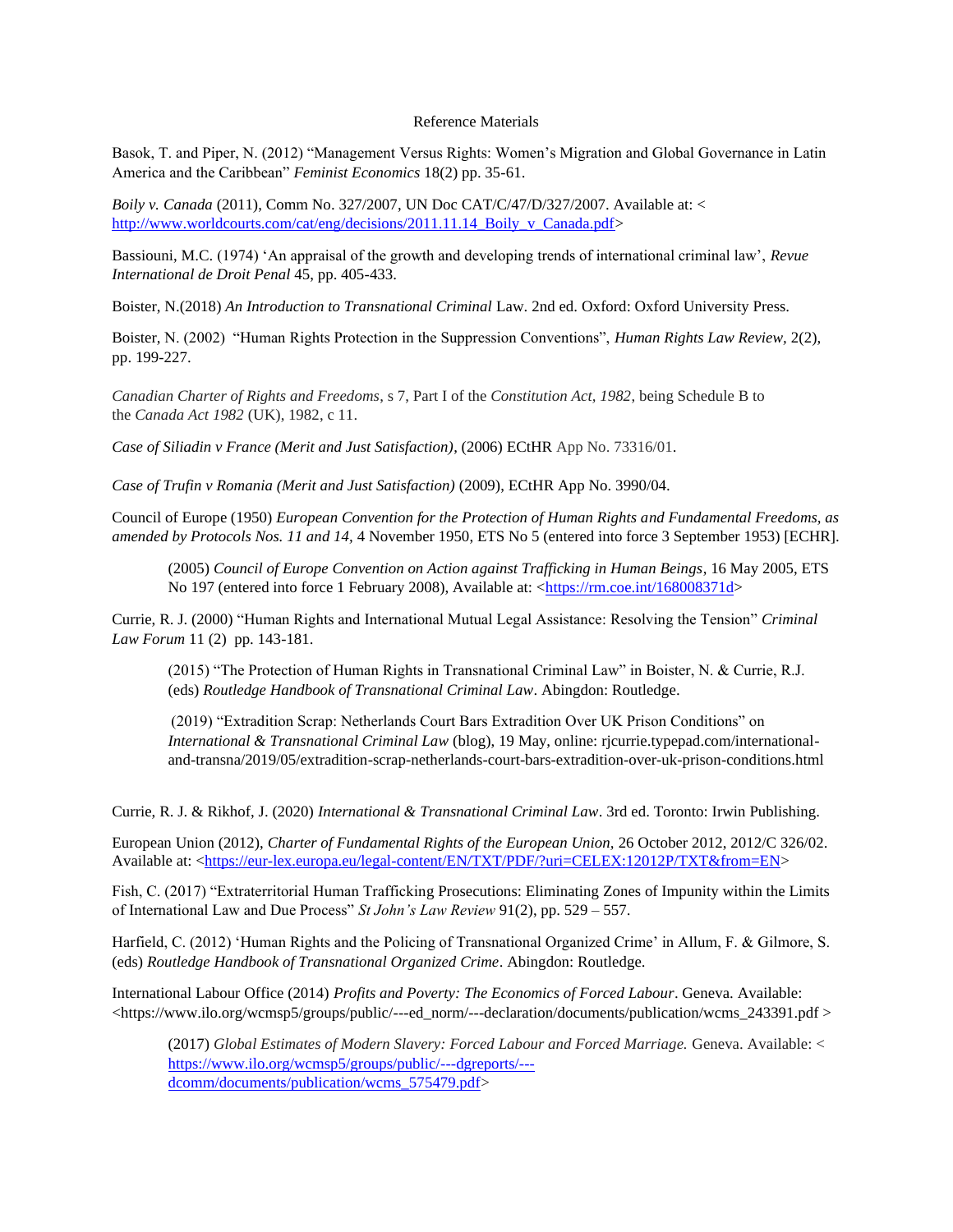International Labour Organization (2007) *Convention concerning the Prohibition and Immediate Action for the Elimination of the Worst Forms of Child Labour (No. 182)*, 17 Jun 1999, 87th ILC Sess (entered into force 19 Nov 2000), Available at:

 $\lt$ https://www.ilo.org/dyn/normlex/en/f?p=NORMLEXPUB:12100:0::NO:12100:P12100\_INSTRUMENT\_ID:3123 [27:NO>](https://www.ilo.org/dyn/normlex/en/f?p=NORMLEXPUB:12100:0::NO:12100:P12100_INSTRUMENT_ID:312327:NO)

Jha, A. (2018) "The Law on Trafficking in Persons: the Quest for an Effective Model" *Asian Journal of International Law* 8 (1) pp. 225-257.

Johnston, J. (2011) "The Use of Torture as a Basis for Refusing Extradition and the Use of Diplomatic Assurances" *International Criminal Law Review* 11(1) pp. 1-48.

Lavrysen, L. & Mavronicola, N. (eds) (2020) *Coercive Human Rights: Positive Duties to Mobilize the Criminal Law Under the ECHR*. Oxford: Hart Publishing.

League of Arab States (2004) *Arab Charter on Human Rights,* 22 May 2004, entered into force 15 March 2008 [ACHR].

(2012) *Arab Convention on Combating Transnational Organized Crime*. Available at: < http://haqqi.info/en/haqqi/legislation/arab-convention-against-transnational-organized-crime>

Lelliott, J. (2017) "Smuggled and Trafficked Unaccompanied Minors: Towards a Coherent, Protection-Based Approach in International Law" *International Journal of Refugee Law* 29 (2) pp. 238-269.

*Manuel Garcia Franco v Ecuador* (1997) Case 10.258, Inter-Am CHR No. 1/97. Available at: < [http://www.worldcourts.com/iacmhr/eng/decisions/1997.03.12\\_Garcia\\_Franco\\_v\\_Ecuador.pdf](http://www.worldcourts.com/iacmhr/eng/decisions/1997.03.12_Garcia_Franco_v_Ecuador.pdf) >

Mcsherry, B. and Cullen, M. (2007) "The Criminal Justice Response to Trafficking in Persons: Practical Problems with Enforcement in the Asia-Pacific Region" *Global Change, Peace and Security* 19(3) pp. 205-220.

Noortmann, M. and Sedman, D. (2016) "Transnational Criminal Organisations and Human Rights" in Hauck, P. & Peterke, S. (eds) *International Law and Transnational Organised Crime*. Oxford: Oxford University Press, pp. 406- 421.

Obokata, T. (2005a) "Trafficking of Human Beings as a Crime against Humanity: Some Implications for the International Legal System" *International & Comparative Law Quarterly*, 54(2) pp. 445-458.

(2005b) "Smuggling of Human Beings from a Human Rights Perspective: Obligations of Non-State and State Actors under International Human Rights Law" *International Journal of Refugee Law* 17(2) pp. 394 – 415.

(2006a) "Trafficking of Human Beings as a Human Rights Violation: Obligations and Accountability of States" in Obokata, T. (ed) *Trafficking of Human Beings from a Human Rights Perspective: Towards a Holistic Approach*. Leiden: Martinus Nijhoff Publishers, pp. 147-172.

(2006b) "Understanding Trafficking" in Obokata, T. (ed) *Trafficking of Human Beings from a Human Rights Perspective: Towards a Holistic Approach*. Leiden: Martinus Nijhoff Publishers, pp. 9-37.

(2006c) "National Case Studies on Trafficking of Human Beings in Thailand, Poland, and the United Kingdom" in Obokata, T. *Trafficking of Human Beings from a Human Rights Perspective: Towards a Holistic Approach* (Leiden: Martinus Nijhoff Publishers, pp. 39-83.

(2010) "Global Governance and International Migration: A Case Study of Trafficking of Human Beings" *Refugee Survey Quarterly* 29(1), pp. 120 –136.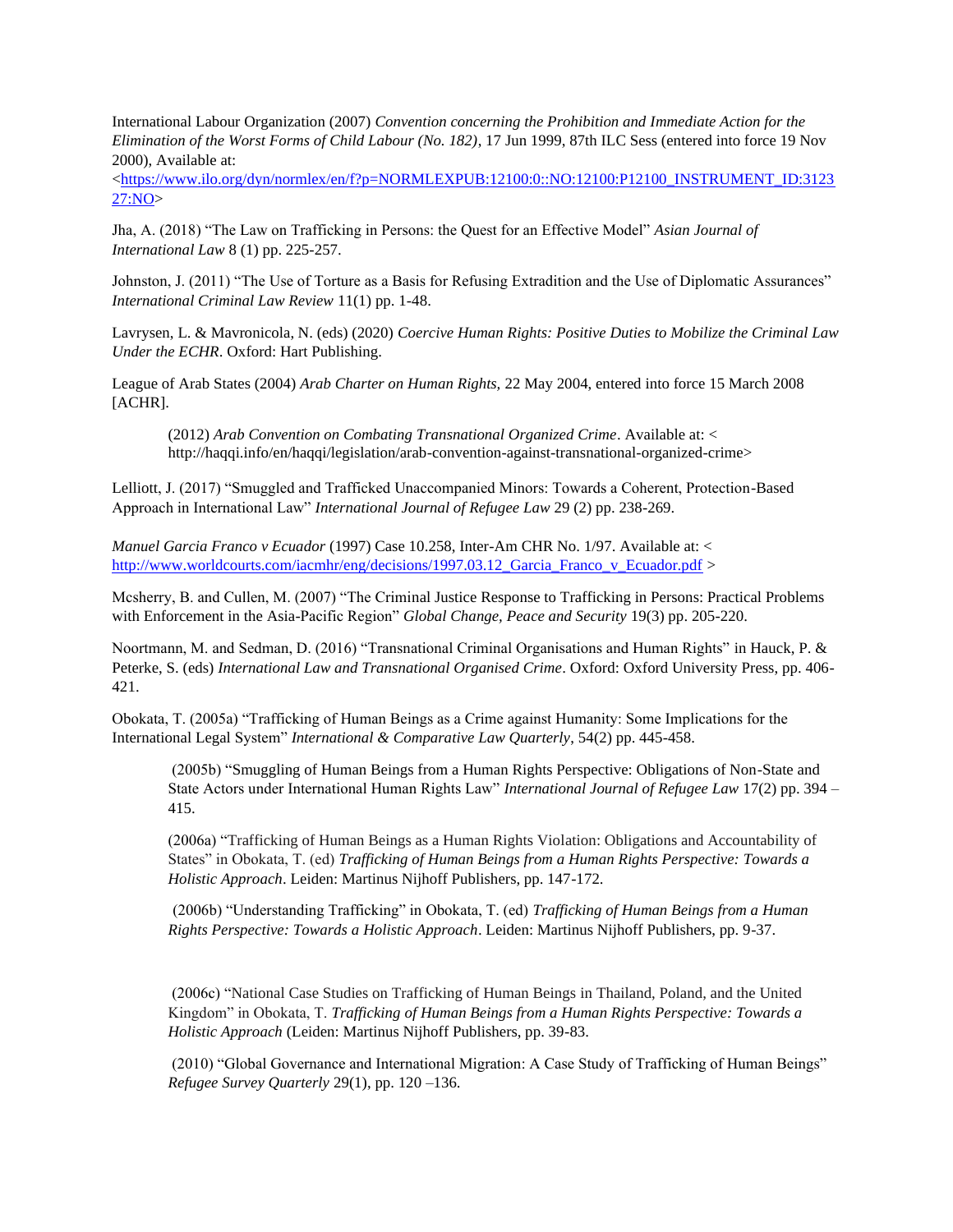(2015) "Human trafficking" in Boister, N. & Currie, R. J. (eds), *Routledge Handbook of Transnational Criminal Law*. New York: Routledge, pp. 171 – 187.

(2017) "The Value of International Law in Combating Transnational Organized Crime in the Asia-Pacific*" Asian Journal of International Law* 7(1) pp. 39-60.

(2019) "Combating Transnational Organised Crime through International Human Rights Law" *International Human Rights Law Review* 8(1), pp.1-37.

*Orejuela v Colombia* (2002) HRC, 75th Session (23 July 2002), UN Doc No CCPR/C/75/D/848/1999, Available at: [http://www.worldcourts.com/hrc/eng/decisions/2002.07.23\\_Rodriguez\\_Orejuela\\_v\\_Colombia.htm](http://www.worldcourts.com/hrc/eng/decisions/2002.07.23_Rodriguez_Orejuela_v_Colombia.htm) 

Organization of African Unity (OAU) (1981) *African Charter on Human and Peoples' Rights*, 27 June 1981, CAB.LEG/67/3 rev. 5, 21 ILM 58 (1982) (entered into force 21 October 1986) [ACHPR].

Organization of American States (OAS) (1969) *American Convention on Human Rights.* 22 November 1969 (entered into force 18 July 1978). [AmCHR].

(1994) *Inter-American Convention on International Traffic in Minors,* 18 March 1994, OAS No. 79 (entered into force 15 August 1997).

*Podeschi v San Marino* (2017) ECtHR App no. 66357/14

*R. v. Lindsay*, 2009 ONCA 532. Available at: < [https://sherloc.unodc.org/cld/uploads/res/case-law](https://sherloc.unodc.org/cld/uploads/res/case-law-doc/criminalgroupcrimetype/can/2009/r__v__lindsay_html/R_v_Lindsay_2009_ONCA_532.pdf)[doc/criminalgroupcrimetype/can/2009/r\\_\\_v\\_\\_lindsay\\_html/R\\_v\\_Lindsay\\_2009\\_ONCA\\_532.pdf>](https://sherloc.unodc.org/cld/uploads/res/case-law-doc/criminalgroupcrimetype/can/2009/r__v__lindsay_html/R_v_Lindsay_2009_ONCA_532.pdf)

*R. v. Terezakis*, 2007 BCCA 384. Available at: < [https://sherloc.unodc.org/cld/case-law](https://sherloc.unodc.org/cld/case-law-doc/drugcrimetype/can/2007/r_v_terezakis_2007_bcca_384_.html?lng=en&tmpl=sherloc)[doc/drugcrimetype/can/2007/r\\_v\\_terezakis\\_2007\\_bcca\\_384\\_.html?lng=en&tmpl=sherloc>](https://sherloc.unodc.org/cld/case-law-doc/drugcrimetype/can/2007/r_v_terezakis_2007_bcca_384_.html?lng=en&tmpl=sherloc)

Satterthwaite, M. (2013) "The legal regime governing transfer of persons in the fight against terrorism" in van den Herik, L. & Schrijver, N. (eds) *Counter-Terrorism Strategies in a Fragmented International Legal Order: Meeting the Challenges*. Cambridge: Cambridge University Press, pp. 589-638.

*Soering v United Kingdom* (1989) ECtHR App No. 14038/88, Series A, No. 161.

South Asian Association for Regional Co-operation (SAARC) (2002), *Convention on Preventing and Combatting Trafficking in Women and Children for Prostitution*. Available at: [<http://un-act.org/wp](http://un-act.org/wp-content/uploads/2015/11/South-Asian-Association-for-Regional-Cooperation-SAARC-Convention-on-Preventing-and-Combating-Trafficking-in-Women-and-Children-for-Prostitution.pdf)[content/uploads/2015/11/South-Asian-Association-for-Regional-Cooperation-SAARC-Convention-on-Preventing](http://un-act.org/wp-content/uploads/2015/11/South-Asian-Association-for-Regional-Cooperation-SAARC-Convention-on-Preventing-and-Combating-Trafficking-in-Women-and-Children-for-Prostitution.pdf)[and-Combating-Trafficking-in-Women-and-Children-for-Prostitution.pdf>](http://un-act.org/wp-content/uploads/2015/11/South-Asian-Association-for-Regional-Cooperation-SAARC-Convention-on-Preventing-and-Combating-Trafficking-in-Women-and-Children-for-Prostitution.pdf)

Vasek, K. & Alston, P. (eds) (1982) *The International Dimensions of Human Rights*. Connecticut: Greenwood Press.

*Velasquez-Rodriguez v Honduras* (1988) IACrtHR (Ser. C) No. 4. Available at: <https://www.refworld.org/cases,IACRTHR,40279a9e4.html>

*United Kingdom Human Rights Act 1998* (UK) 9 November 1988, c 42.

United States Department of State (2018) *Trafficking in Persons Report June 2018*. Available at: [<https://www.state.gov/wp-content/uploads/2019/01/282798.pdf>](https://www.state.gov/wp-content/uploads/2019/01/282798.pdf)

(2019) *Trafficking in Persons Report June 2019.* Available at: [<https://www.state.gov/wp](https://www.state.gov/wp-content/uploads/2019/06/2019-Trafficking-in-Persons-Report.pdf)[content/uploads/2019/06/2019-Trafficking-in-Persons-Report.pdf>](https://www.state.gov/wp-content/uploads/2019/06/2019-Trafficking-in-Persons-Report.pdf)

*United States v Burns,* 2001 SCC 7, 1 SCR 283.

**United Nations:**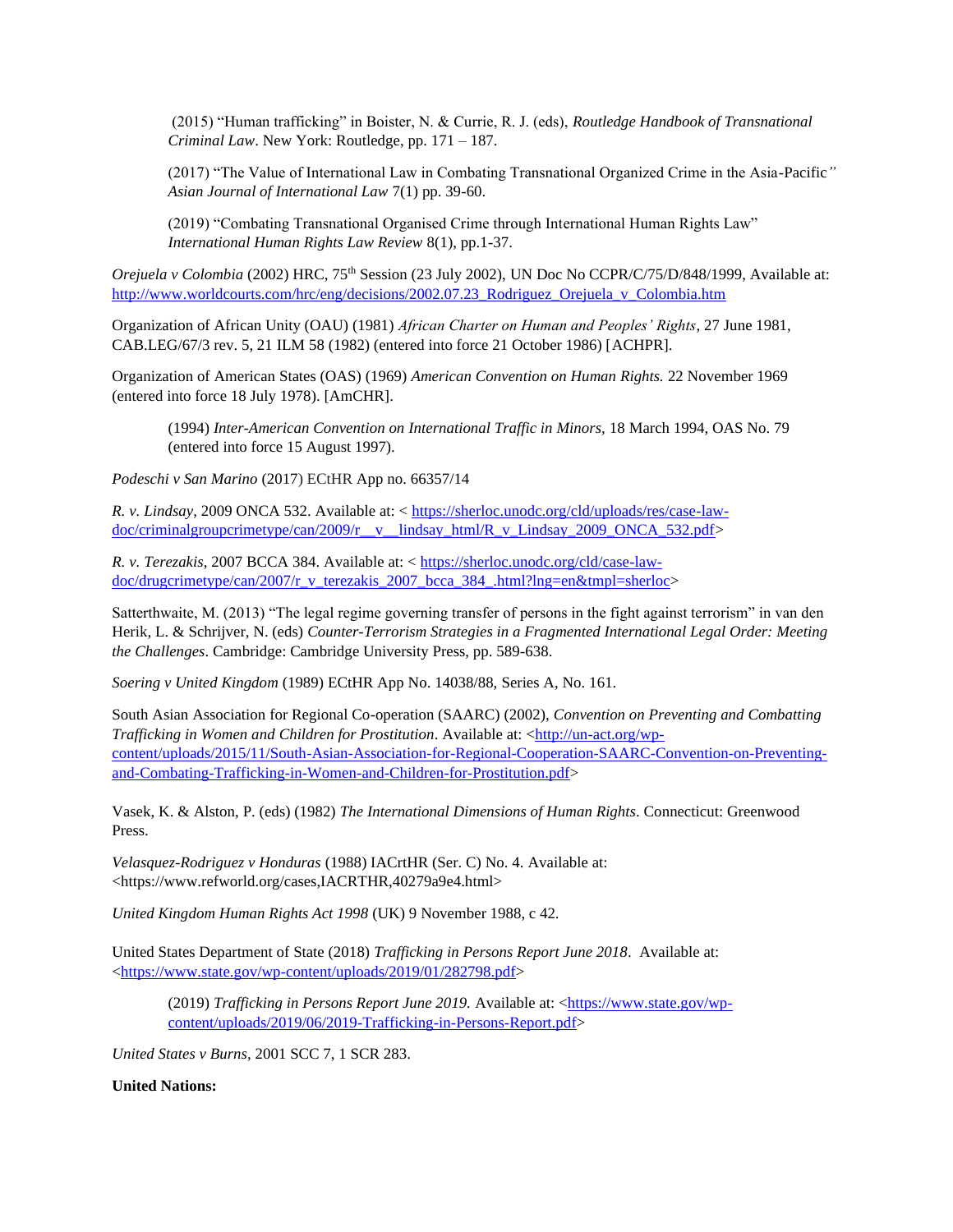- (1948) *Universal Declaration of Human Rights,* GA Res 217A (III), UNGAOR, 3rd Sess, Supp No 13, UN Doc A/810 (1948) 71.
- (1966) *International Covenant on Civil and Political Rights*, 16 December 1966, 999 UNTS 171 (entered into force 23 March 1976) [ICCPR].
- (1966) *International Covenant on Economic, Social and Cultural Rights*, 16 December 1966, 999 UNTS 3 (entered into force 3 January 1976) [ICESCR].
- (1979) *Convention on the Elimination of All Forms of Discrimination Against Women*, 18 December 1979, 1249 UNTS 13 (entered into force 3 September 1981) [CEDAW].
- (1984) *Convention Against Torture and Other Cruel, Inhuman or Degrading Treatment or Punishment*, 10 December 1984, 1465 UNTS 85 (entered into force 26 June 1987) [UNCAT].
- (1988) *Convention Against Illicit Traffic in Narcotics Drugs and Psychotropic Substances*, 20 December 1988, 1582 UNTS 95 (entered into force 11 November 1990) [Vienna Narcotics Convention].
- (1989) *Convention on the Rights of the Child*, 20 November 1989, 1577 UNTS 3 (entered into force 2 September 1990) [CRC].
- (1993) *Vienna Declaration and Programme of Action,* UNGAOR, 19 July 1993, UN Doc A/CONF.157/23, Available at: <https://undocs.org/en/A/CONF.157/23>
- (2000) *Optional Protocol to the Convention on the Rights of the Child on the sale of children, child prostitution and child pornography,* 25 May 2000, 2171 UNTS 277 (entered into force 18 January 2002) [CRC OPSC].
- (2000) *Convention on Transnational Organized Crime,* 15 November 2000, 2225 UNTS 209 (entered into force: 29 September 2003) [UNTOC].
- (2000) *Protocol to Prevent, Suppress and Punish Trafficking in Persons, especially Women and Children*, *supplementing the United Nations Convention against Transnational Organized Crime,* 14 Dec 2000, 2237 UNTS 319 (entered into force 25 December 2003) [Human Trafficking Protocol].
- (2002) *Report of the United Nations High Commissioner for Human Rights to the Economic and Social Council:* "*Recommended Principles and Guidelines on Human Rights and Human Trafficking"*, UNECSCOR, 2002, UN Doc E/2002/68/Add.1. Available at: [<https://undocs.org/en/E/2002/68/Add.1>](https://undocs.org/en/E/2002/68/Add.1)
- (2004) *Report of the Conference of the Parties to the United Nations Convention Against TOC on its First Session*, *held in Vienna from June 28 - July 8 2004*. UNCTOC, 1st Sess, UN Doc CTOC/COP/2004/6 (2004). Available at: [<https://undocs.org/CTOC/COP/2004/6>](https://undocs.org/CTOC/COP/2004/6)
- (2005) *Basic Principles and Guidelines on the Right to a Remedy and Reparation for Victims of Gross Violations of International Human Rights Law and Serious Violations of International Humanitarian Law*, GA Res 60/147, UNGAOR, 60<sup>th</sup> Sess, UN Doc A/RES/60/147.
- (2010) *Global Plan of Action Combatting Trafficking in Persons*, GA Res 64/293, UNGAOR, 64th Sess, UN Doc A/RES/64/293. Available at: [<https://www.unodc.org/documents/human](https://www.unodc.org/documents/human-trafficking/United_Nations_Global_Plan_of_Action_to_Combat_Trafficking_in_Persons.pdf)trafficking/United Nations Global Plan of Action to Combat Trafficking in Persons.pdf>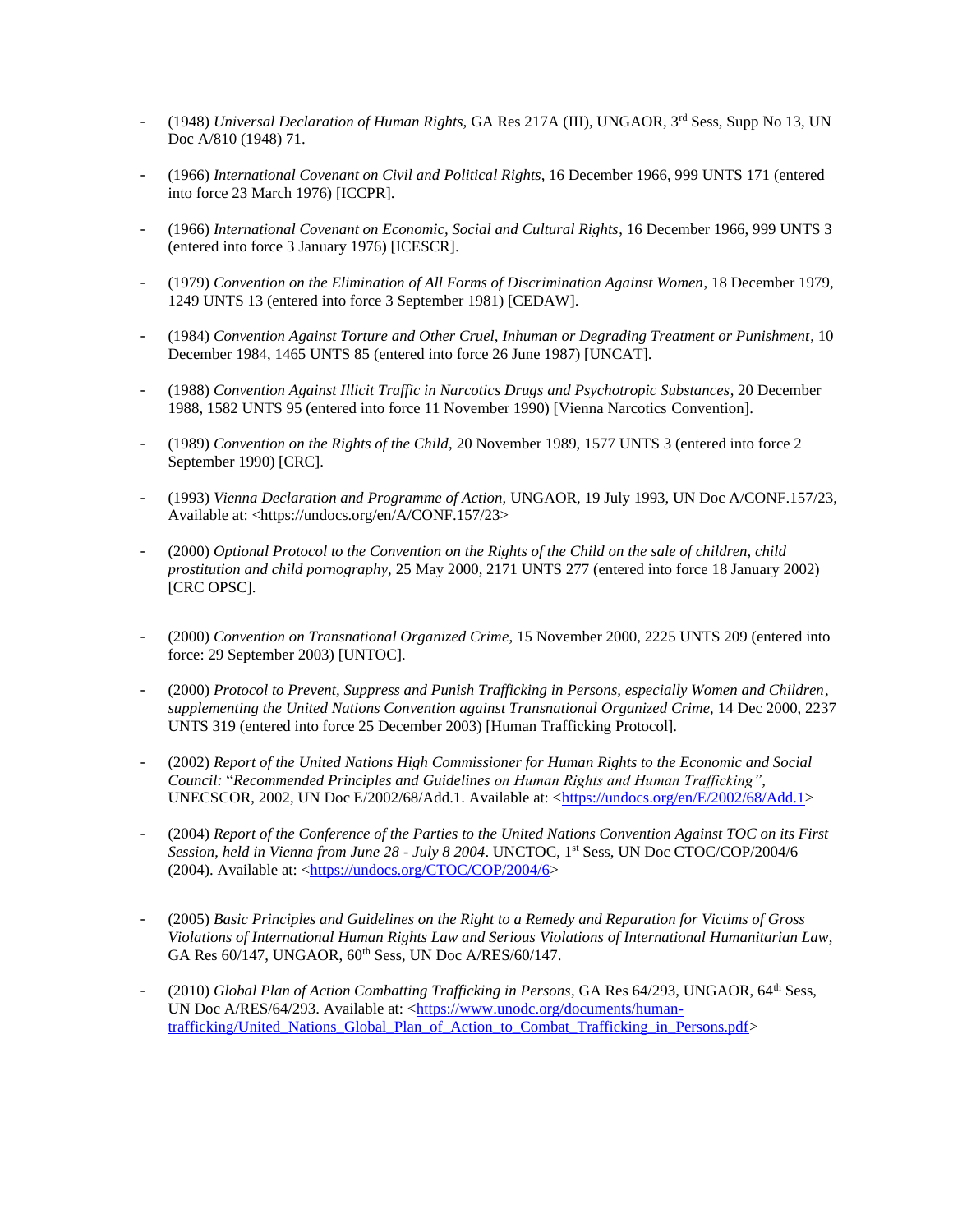- (2011) *Concluding observations of the Human Rights Committee: Ethiopia*, UNHRC, 102nd Sess, 2011, UN Doc CCPR/C/ETH/CO/1. Available at: <https://www.icj.org/wp-content/uploads/2011/08/Concluding-Observations-CCPR-Ethiopia-2011-eng.pdf>
- (2015) *Transforming our world: the 2030 Agenda for Sustainable Development*, GA Res 70/01, UNGAOR, 70th Sess, UN Doc A/RES/70/1. Available at: [<www.un.org/ga/search/view\\_doc.asp?symbol=A/RES/70/1&Lang=E>](http://www.un.org/ga/search/view_doc.asp?symbol=A/RES/70/1&Lang=E).
- (2017) *Joint report of the Special Rapporteur on the sale and sexual exploitation of children, including child prostitution, child pornography and other child sexual abuse material and the Special Rapporteur on trafficking in persons, especially women and children*. UNGAOR, 72nd Sess, UN Doc A/72/164 (2017), Available at: [<https://undocs.org/A/72/164>](https://undocs.org/A/72/164)
- (2017) *Political declaration on the implementation of the United Nations Global Plan of Action to Combat Trafficking in Persons,* UNGAOR, 72nd Sess, UN Doc A/72/1 (2017). Available at: <https://undocs.org/pdf?symbol=en/a/res/72/1>
- (2018) Commission on Crime Prevention and Criminal Justice, *Report on the twenty-seventh session*, UNESCOR, 2018, Supp No. 10, UN Doc E/CN.15/2018/15. [CCPCJ Report]. Available at: [<https://www.unodc.org/documents/commissions/CCPCJ/CCPCJ\\_Sessions/CCPCJ\\_27/1803810E\\_18June](https://www.unodc.org/documents/commissions/CCPCJ/CCPCJ_Sessions/CCPCJ_27/1803810E_18June2018_Advance_version.pdf) 2018 Advance version.pdf>
- (2018) United Nations Office on Drugs and Crime, *Global Report on Trafficking in Persons 2018.* Vienna: United Nations. Available at: [<www.unodc.org/documents/data-and](https://www.unodc.org/documents/data-and-analysis/glotip/2018/GLOTiP_2018_BOOK_web_small.pdf)[analysis/glotip/2018/GLOTiP\\_2018\\_BOOK\\_web\\_small.pdf>](https://www.unodc.org/documents/data-and-analysis/glotip/2018/GLOTiP_2018_BOOK_web_small.pdf) [UNODC]
- United Nations Office of the High Commission on Human Rights, "Committee Against Torture", online: [<www.ohchr.org/EN/HRBodies/CAT/Pages/catindex.aspx>](http://www.ohchr.org/EN/HRBodies/CAT/Pages/catindex.aspx)
- United Nations Office of the High Commission on Human Rights, "Working Group on Arbitrary Detention", online:< [www.ohchr.org/EN/Issues/Detention/Pages/WGADIndex.aspx>](http://www.ohchr.org/EN/Issues/Detention/Pages/WGADIndex.aspx)

#### Endnotes

We are grateful to Laura Ellyson for research assistance, and to Grace Levy and Olivia Genge for editorial assistance.

<sup>&</sup>lt;sup>i</sup> And sometimes groups, but we will not engage in the debate around "collective" human rights here.

ii For a brief but effective historical overview, see Saunders, P. M. & Currie, R. J. (eds) (2019), *Kindred's* 

*International Law: Chiefly as Interpreted and Applied in Canada*, 9th ed, Toronto: Emond, pp. 634-37.

iii Also of note is the 2012 ASEAN Human Rights Declaration, which like the UDHR is not a binding instrument but rather a statement of principles. Online: asean.org/asean-human-rights-declaration/

iv General Comment No. 3 on Article 2 (UNGA Res 2200A (XXI).)

<sup>v</sup> The formal legal surrender between states of individuals wanted on criminal charges or to serve a criminal sentence.

vi The mutual obtainment and provision of evidence between states for use in criminal proceedings.

vii The United Nations Office on Drugs and Crime (UNODC) has published model treaties on extradition and mutual legal assistance which suggest treaty provisions that would protect human rights. For the most recent version see UNODC, *Revised Manuals on the Model Treaty on Extradition and the Model Treaty on Mutual Assistance in Criminal Matters* (undated), online: https://www.unodc.org/pdf/model\_treaty\_extradition\_revised\_manual.pdf  $v^{iii}$  E.g. article 3 of the UNCAT, which prohibits individuals from being transferred to states in which they will face torture.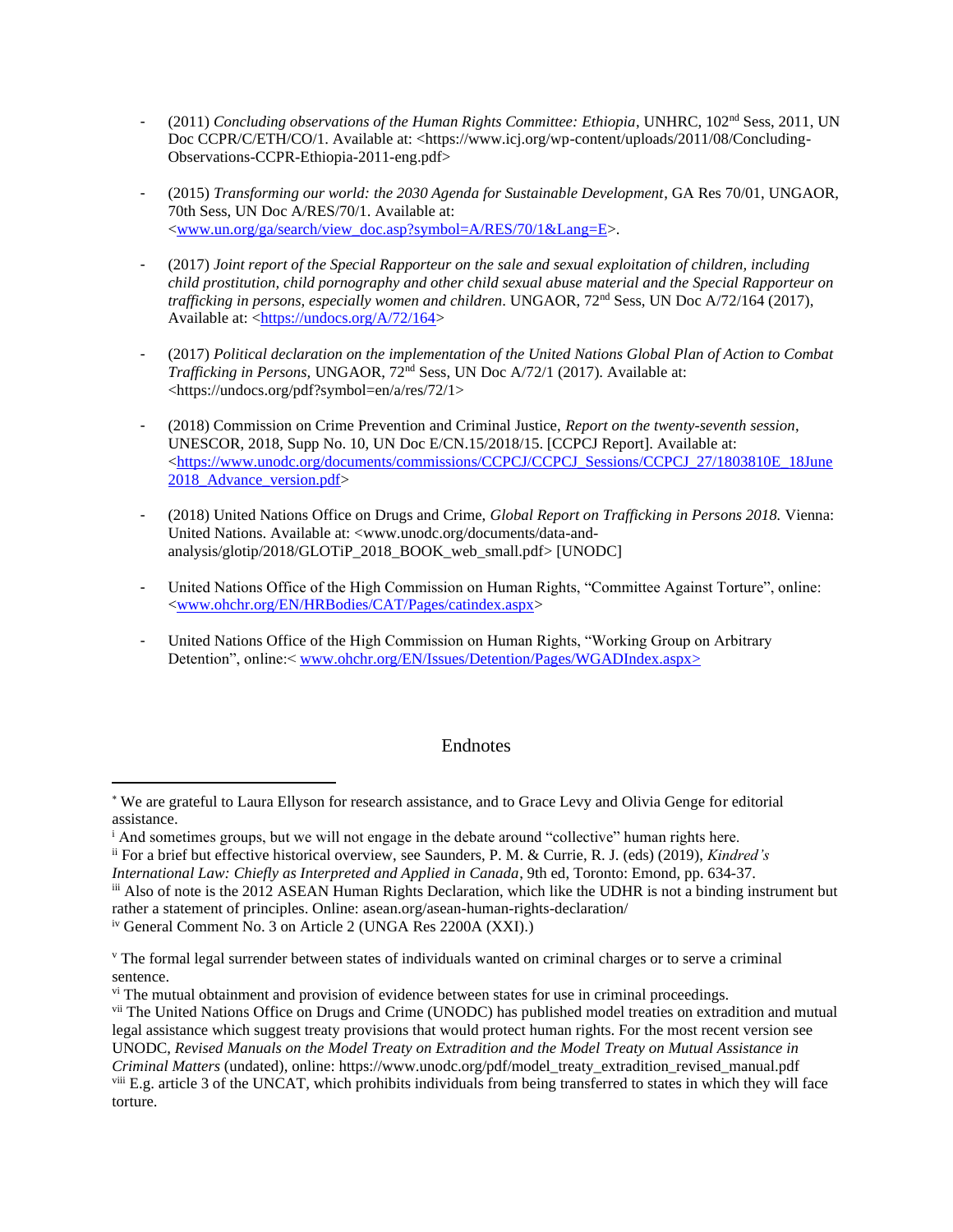ix See also the decision of the Supreme Court of the Netherlands in *The Netherlands v. Short*, reprinted in (1990), 29 I.L.M. 1375.

<sup>x</sup> Some examples as regards Canada, normally regarded as a human rights-friendly state: *Ng v. Canada* (1993), Comm. No. 469/1991, UN Doc CCPR/C/49/D/469/1991, at para. 14.2; *Cox v. Canada* (1994), Comm. No. 539/1993, UN Doc CCPR/C/52/D/539/1993; *Kindler v. Canada* (1993), Comm. No. 470/1991, UN Doc CCPR/C/48/D/470/1991; *Judge v. Canada* (2003), Comm. No. 829/1998, UN Doc. CCPR/C/78/D/829/1998. xi For useful background, see UNODC, *UNODC and the Promotion and Protection of Human Rights: Position Paper* (2012).

xii As examples, extrajudicial killings of drug lords breach the right to life; maritime piracy raises concerns of liberty and security; and, forced labour impacts one's right to work in favourable conditions. For a discussion on various civil, economic, social and cultural rights and transnational organized crime, see Obokata 2019.

xiii ICESCR arts 12 and 15. As examples, the unfulfillment of harm reduction measures around illicit drug use engages health, and the illegal trafficking of cultural property or wildlife may breach cultural rights.

xiv These obligations have been re-affirmed in various international instruments, including the 2005 resolution, *Basic Principles and Guidelines on the Right to a Remedy and Reparation for Victims of Gross Violations of International Human Rights Law and Serious Violations of International Humanitarian Law*, UNGA Res 60/147, Dec/05, online: [<https://www.ohchr.org/en/professionalinterest/pages/remedyandreparation.aspx>](https://www.ohchr.org/en/professionalinterest/pages/remedyandreparation.aspx), [Res 60/147], art III, paras 4 and 5, which recites that states must cooperate with others in the pursuit of international justice.

xv As at December 2020, 117 States are signatories and 117 are parties to the Protocol.

xvi Under art 3(d), a child is anyone under eighteen years of age.

xvii Between 2009 and 2018, the number of States employing an institution to systematically collect and disseminate data on trafficking cases increased from 26 to 65.

xviii The Council of Europe Convention on Action against Human Trafficking aims to prevent trafficking, protect victims' human rights, and promote international co-operation on suppression (art 1).

xix [SAARC Convention], promoting co-operation on prevention and suppression of sex trafficking of women and children, and the repatriation and rehabilitation of victims (art II).

xx [Inter-American Convention], aiming to protect the fundamental human rights of minors by preventing and punishing international trafficking of minors (art 1).

xxi [Arab Convention] at arts 11 and 12, requiring States to enact criminal provisions prohibiting acts by organized criminal groups, including human trafficking and trafficking in human organs.

<sup>xxii</sup> [CRC], arts  $3(1)$ ,  $3(2)$ ,  $6(2)$ , and  $11(1)$ , ensuring the best interests of the child are paramount as well as the protection of their well-being, survival and development; further, ensuring that States take measures to prevent a child's illicit transfer.

xxiii [ACHPR], ensuring freedom from all forms of exploitation and slavery, and inhuman or degrading punishment (art 5).

xxiv [AmCHR], which prohibits trafficking of women, involuntary servitude and slavery, and forced or compulsory labour (art 6).

xxv [ArCHR], prohibiting forced labour and human trafficking for sexual or other forms of exploitation (art 10). xxvi [ECFR] prohibiting human trafficking, forced labour and slavery/servitude (art 5).

xxvii For instance, UK initiatives have contributed to numerous arrests in the UK, Australia, Germany and Hong Kong, and cooperation in the Balkans gathered intelligence on Turkish and Kosovan gangs trafficking thousands of people. Obokata 2006 III, *supra* note 89, at 72-3.

xxviii Article 23 ensures an effective remedy for those whose rights have been violated.

xxix Res 27/2 "Preventing and combating trafficking in persons facilitated by the criminal misuse of information and communications technologies" and Res 27/3, "Improving the protection of children against trafficking in persons, including by addressing the criminal misuse of information and communications technologies".

xxx Though, some authors suggest this Protocol "focuses on the criminal aspects of cross-border migration and is more concerned with national security and border control than the rights-based protection of trafficked victims." (Basok and Piper 2012: 42).

xxxi The ECtHR found that Greece was in breach of ECHR Article 4(2), which prohibits forced or compulsory labour.

xxxii For Obokata's complete argument, see Obokata 2005.

xxxiii For more discussion, see Noortmann & Sedman (2016).

xxxiv Many anticipate the COVID-19 pandemic will significantly increase demand for smugglers due to unprecedented border closures and exacerbated vulnerabilities. States are encouraged to craft measures in response to the pandemic to fulfil their human rights obligations, including strengthening efforts to identify and support